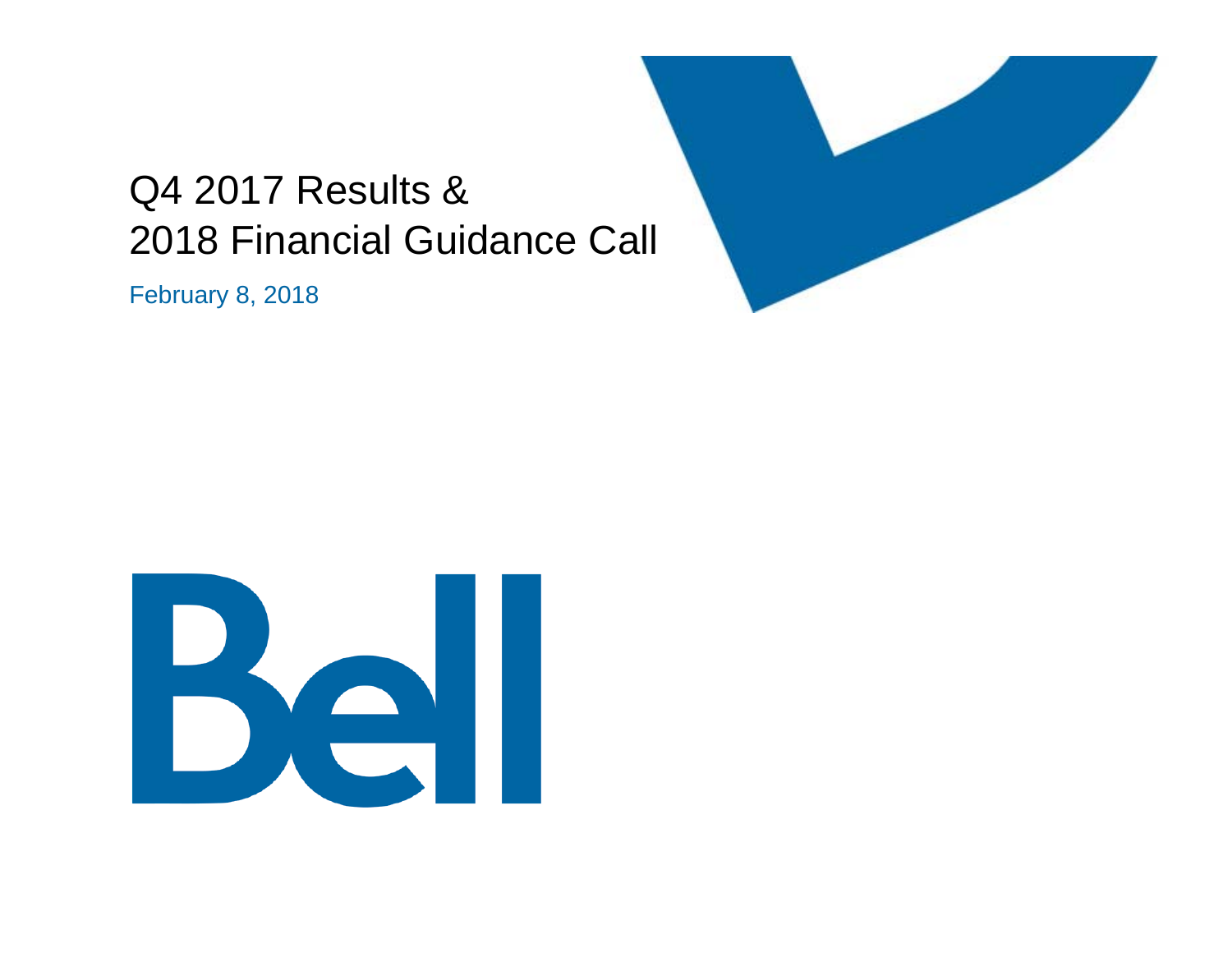## **Safe harbour notice**

Certain statements made in this presentation are forward-looking statements. These forward-looking statements include, but are not limited to, statements relating to BCE's financial guidance (including revenues, adjusted EBITDA, capital intensity, adjusted EPS and free cash flow), our expected 2018 pension cash funding, BCE's 2018 annualized common share dividend and common share dividend payout policy, BCE's financial policy targets and expected improvement of BCE's net debt leverage ratio, BCE's 2018 capital markets objectives, our network deployment plans and related capital investments, BCE's business outlook, objectives, plans and strategic priorities, and other statements that are not historical facts. A statement we make is forward-looking when it uses what we know and expect today to make <sup>a</sup> statement about the future. Forward-looking statements are typically identified by the words *assumption, goal, guidance, objective, outlook, project, strategy, target* and other similar expressions or future or conditional verbs such as *aim*, *anticipate*, *believe*, *could*, *expect*, *intend*, *may*, *plan*, *seek*, *should*, *strive* and *will*. All such forward-looking statements are made pursuant to the 'safe harbour' provisions of applicable Canadian securities laws and of the United States *Private Securities Litigation Reform Act of 1995*.

Forward-looking statements, by their very nature, are subject to inherent risks and uncertainties and are based on several assumptions, both general and specific, which give rise to the possibility that actual results or events could differ materially from our expectations expressed in or implied by such forward-looking statements. As <sup>a</sup> result, we cannot guarantee that any forward-looking statement will materialize and we caution you against relying on any of these forward-looking statements. For <sup>a</sup> description of such assumptions and risks, please consult BCE's Safe Harbour Notice Concerning Forward-Looking Statements dated February 8, 2018, filed with the Canadian provincial securities regulatory authorities (available at sedar.com) and with the U.S. Securities and Exchange Commission (available at sec.gov), and which is also available on BCE's website at BCE.ca. For additional information, please refer to BCE's news release dated February 8, 2018 available on BCE's website.

The forward-looking statements contained in this presentation describe our expectations at February 8, 2018 and, accordingly, are subject to change after such date. Except as may be required by Canadian securities laws, we do not undertake any obligation to update or revise any forward-looking statements contained in this presentation, whether as <sup>a</sup> result of new information, future events or otherwise.

The terms "adjusted EBITDA", "adjusted EBITDA margin", "adjusted EPS", "free cash flow", "dividend payout ratio", "net debt", "net debt leverage ratio" and "adjusted EBITDA to net interest expense ratio" are non-GAAP financial measures and do not have any standardized meaning under IFRS. Therefore, they are unlikely to be comparable to similar measures presented by other issuers. Refer to the section "Notes" in BCE's news release dated February 8, 2018 for more details.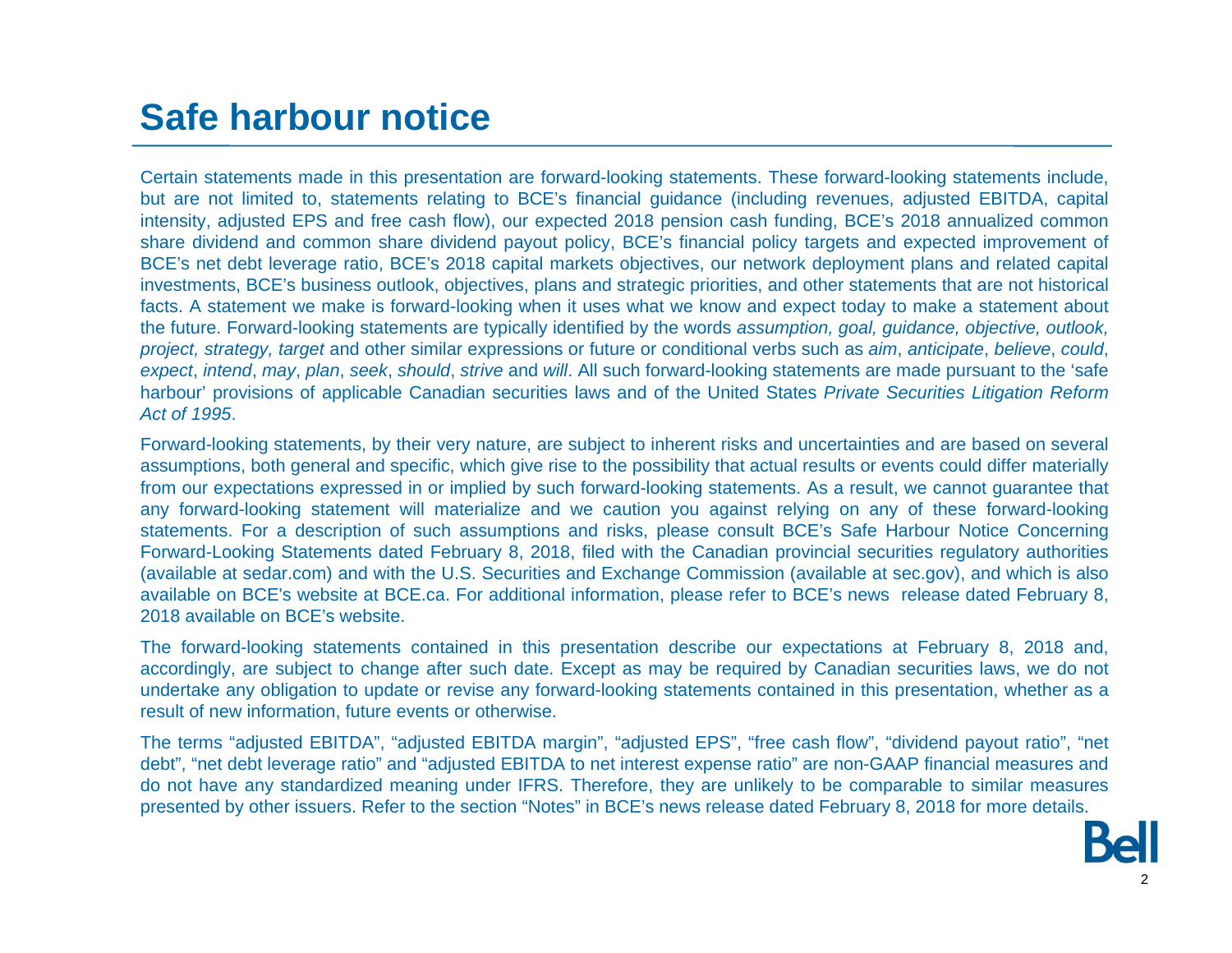

# **George Cope**

**President & Chief Executive Officer**

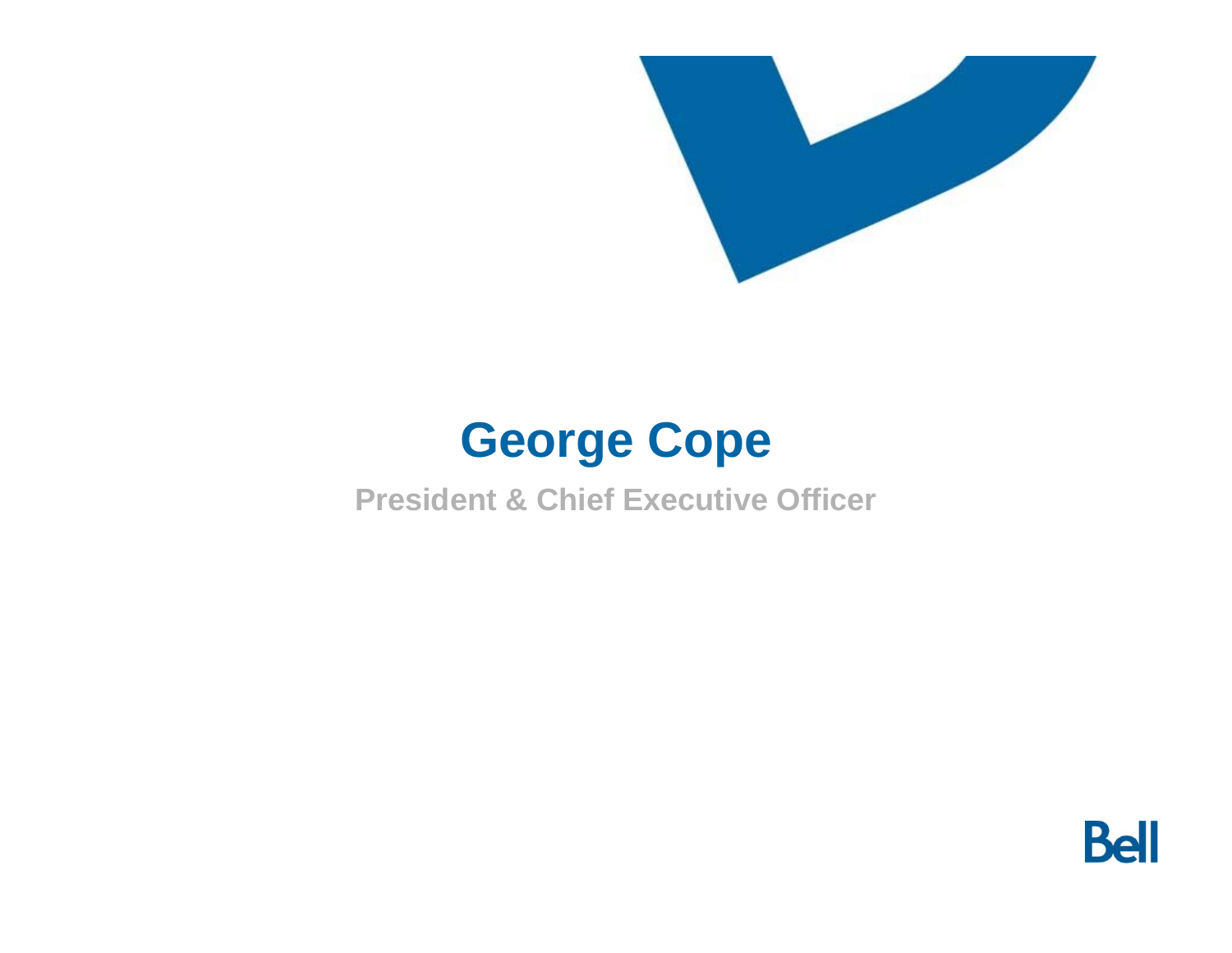## **Q4 overview**

- • **235k total broadband net customer additions — 175k wireless postpaid, 32k IPTV and 27k Internet — up 68k or 40.8% y/y**
- $\bullet$ **Strong 5.1% service revenue growth drove 4.5% higher adjusted EBITDA with stable margin**
- • **Outstanding wireless subscriber metrics and financial results**
	- Best postpaid net additions in 15 years of 175k, up 55.9%
	- Postpaid churn down 0.10 percentage points to 1.35%
	- 10.6% service revenue growth yielded strong 9.2% increase in adjusted EBITDA
- $\bullet$ **Lucky Mobile, Canada's new low-cost wireless prepaid service, launched December 4th**
- $\bullet$ **Largest share of new broadband growth in Q4 with 60k Internet and IPTV net adds, up 9.6% y/y**
- $\bullet$ **Wireline adjusted EBITDA up 4.1% with 0.6 point increase in industry-leading margin to 40.7%**
- $\bullet$  **Over 3.7M FTTP locations served at end of 2017, growing to 4.5M by YE2018**
	- ~60% of Toronto fibre build now completed
	- Announcing future roll-out to more than 1.3M homes and businesses across GTA 905 geographic area
- $\bullet$ **AlarmForce acquisition completed January 5th, enhancing Bell's Connected Home strategy**
- $\bullet$ **Bell Media results in Q4 impacted by soft advertising market and higher content costs**

### **Strong Q4 execution and financial position maintains operating momentum going into 2018**

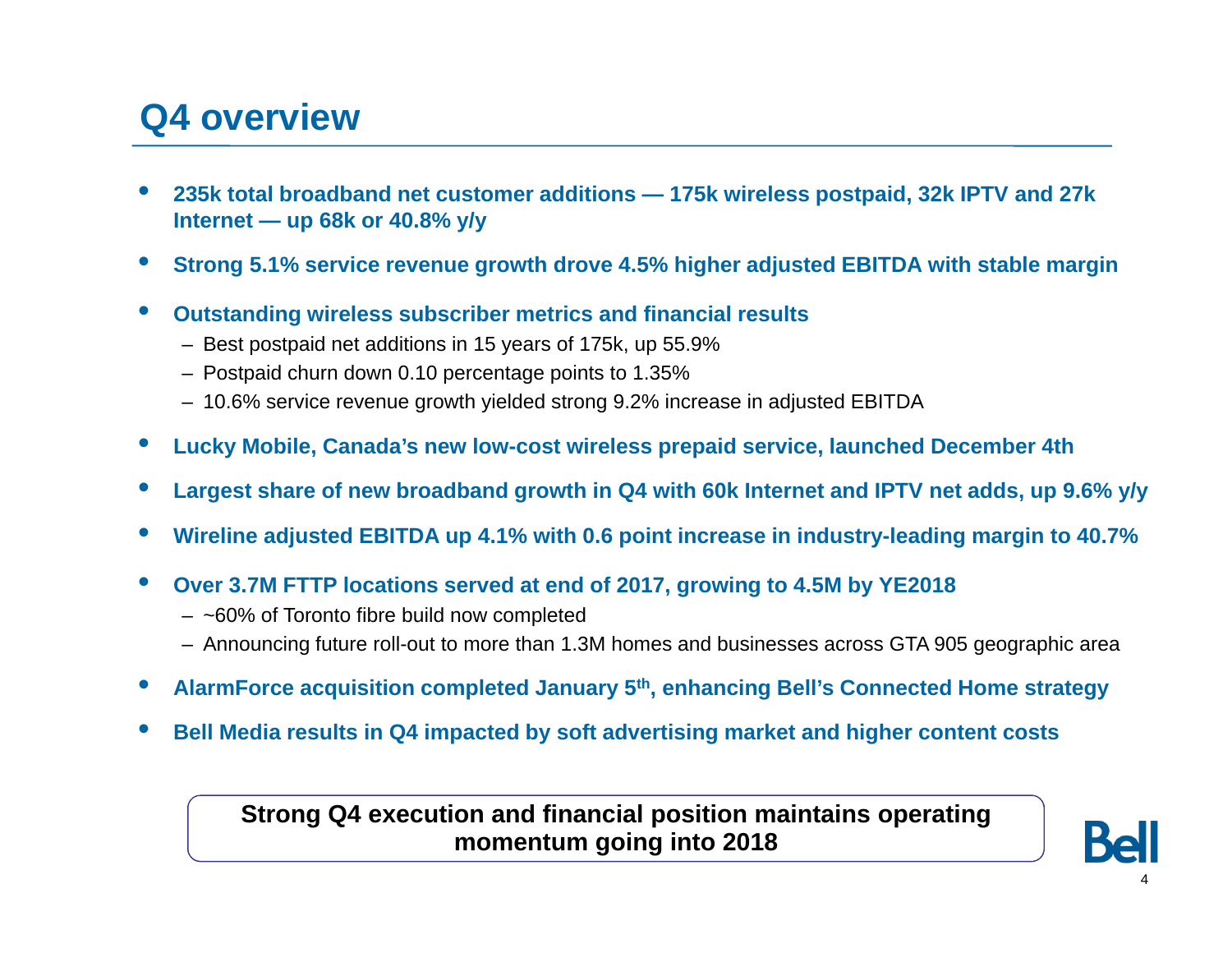## **Significant broadband scale added in 2017**



### **Broadband services EOP subscribers**



- **1.26M new broadband customers added to Bell growth services customer base in 2017**
	- 612k new wireless postpaid, Internet and IPTV net additions, up 10.2% y/y
	- $-$  648k subscribers acquired from MTS $^{\left(1\right)}$ 
		- 314k wireless postpaid
		- 229k Internet
		- 105k IPTV
- **Improved broadband subscriber mix reflects strong wireless execution, fibre expansion, product innovation and MTS acquisition**
	- Strong wireless postpaid growth with 417k new net additions in 2017, up 32.2% y/y
	- 1M Bell FTTH Internet customers at YE2017
	- Alt TV live TV streaming service launched in May
	- MTS acquisition provides increased scale and efficiencies with no impact on revenue mix

### **10.0% increase in broadband growth services subscribers in 2017**

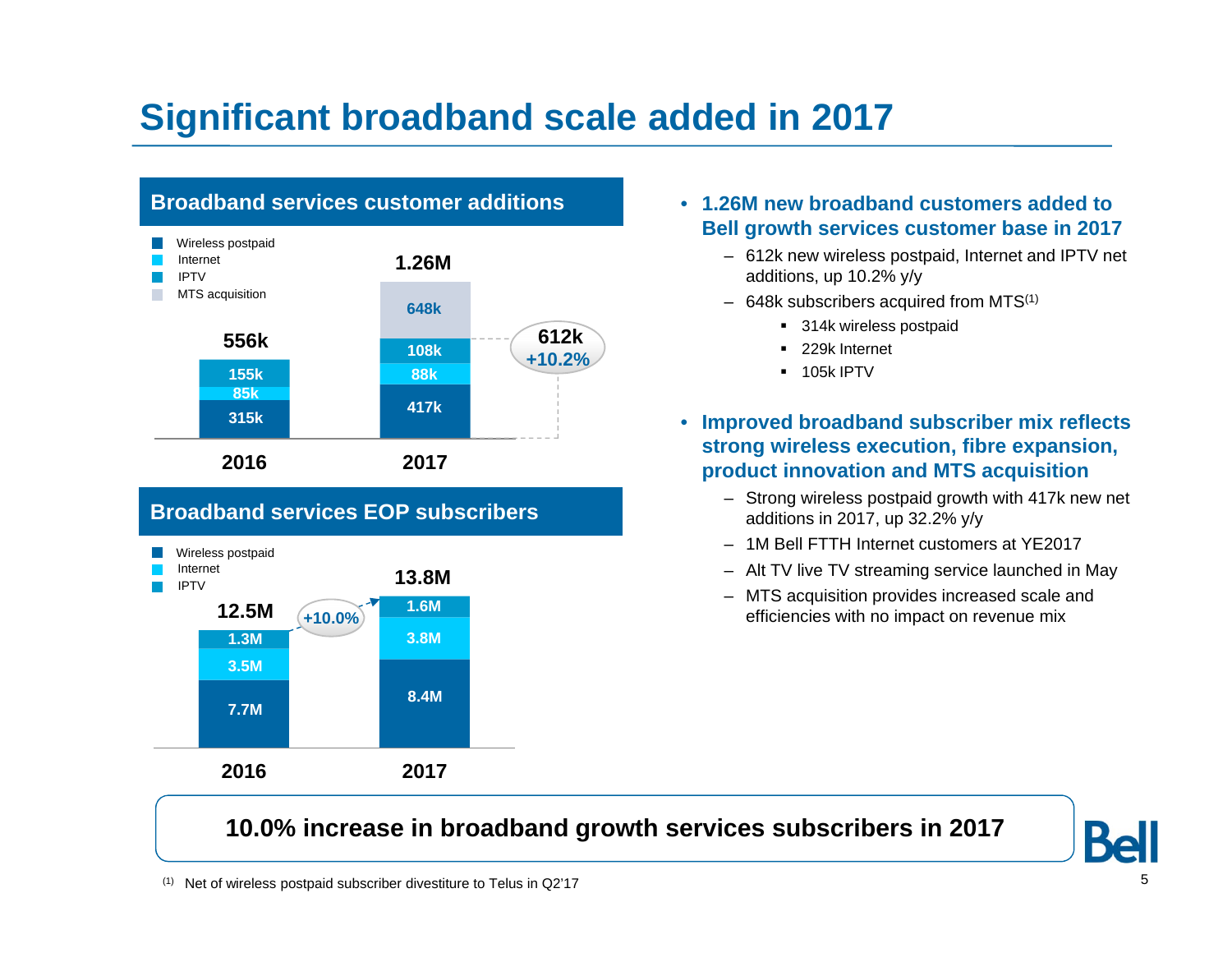## **Wireless operating metrics**

| <b>Operating metrics</b>        | Q4'17   | Y/Y        | 2017           | <b>Y/Y</b> |
|---------------------------------|---------|------------|----------------|------------|
| <b>Postpaid gross additions</b> | 505k    | 16.5%      | 1,532k         | 8.8%       |
| <b>Postpaid net additions</b>   | 175k    | 55.9%      | 417k           | 32.2%      |
| <b>Postpaid churn rate</b>      | 1.35%   | $0.10$ pts | 1.19% 0.06 pts |            |
| <b>Blended ARPU</b>             | \$68.27 | 2.4%       | \$67.77        | 3.5%       |



#### • **175k postpaid net additions – best quarterly performance since Q4 2002**

- Record industry postpaid gross additions of 505k, up 16.5% y/y, on seasonally high promotional activity and network speed leadership
- ~9k customers ported-in from Shared Services Canada (SSC) contract
- **3rd consecutive quarter of lower y/y postpaid churn**
- **2.4% ARPU growth driven by increased LTE usage and more postpaid customers on higher-rate plans offering more data**
	- 88% of Bell postpaid subscribers now on LTE
	- Average LTE data usage in Q4 up 22% y/y

#### • **Significant wireless scale added in 2017**

- Wireless customer base increased by ~700k subscribers in 2017, up 8.2% y/y
- $-$  ~370k MTS customers acquired $^{\text{\tiny{(1)}}}$

## **417k postpaid net adds in 2017, up 32.2% y/y, while delivering 9.1% growth in adjusted EBITDA in a highly competitive market**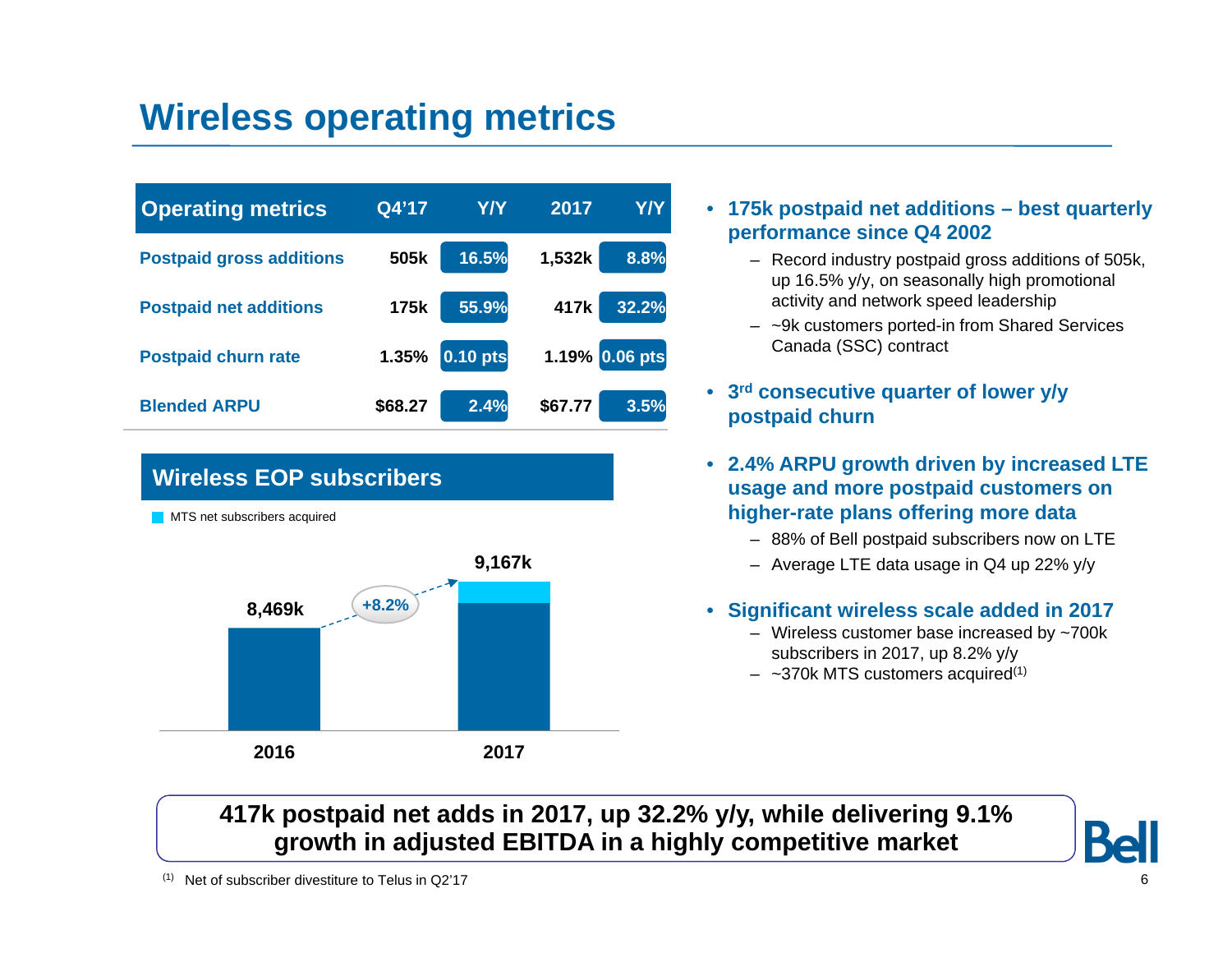## **New wireless prepaid service**





#### • **Why a new prepaid service?**

- Fast-growing demand for low-cost mobile options that are simple and straightforward with cost certainty
- Targeting students, young adults just entering workforce, seniors, new Canadians and budget-conscious consumers
- Postpaid migration opportunity as customer base matures

#### • **Available in Ontario, Alberta and BC**

– 17 zones across Canada, covering ~2/3 of population and more than 90% of new Canadians

#### • **Affordable monthly plans starting at \$20**

- Addresses government concerns about wireless affordability
- Regional-specific zone coverage with province-wide and Canada-wide service options also available
- Monthly data options at 3G-equivalent speeds
- Mobile app enabling talk and text over Wi-Fi coming in 2018

#### • **Low-cost service model**

- Quality brand devices at little-to-no subsidization
- Focus on self-serve and pre-authorized payments

**New low-cost, affordable prepaid alternative for budget-conscious consumers that enhances Bell's competitiveness in the prepaid market**

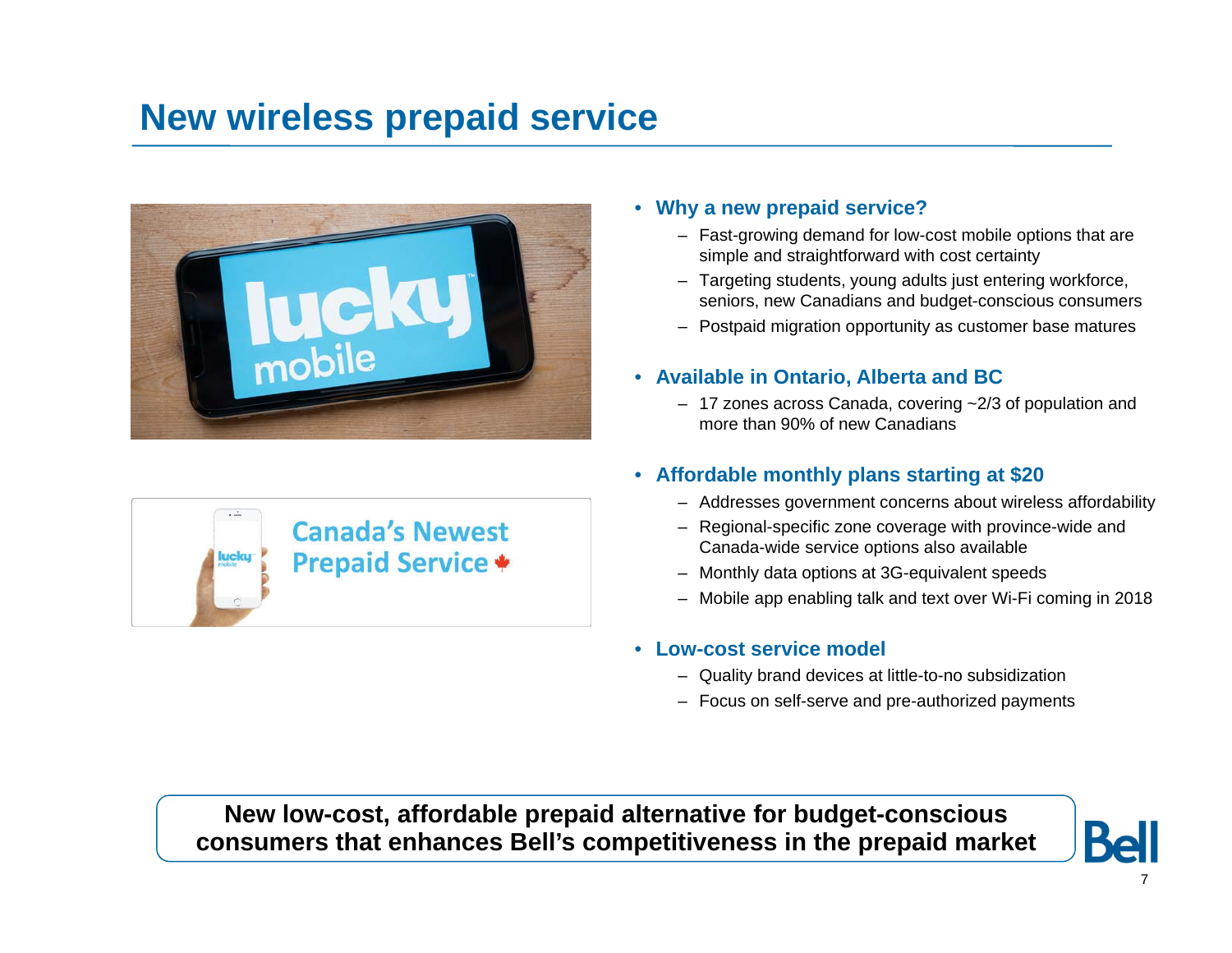## **Maintaining wireless network leadership in 2018**

## **LTE Advanced (LTE-A) coverage**



## **Wireless capital intensity**

**% of wireless revenues**



- **Expanding LTE-A network footprint to ~92% of Canadians in 2018**
	- 4G LTE service available in both urban and rural areas covering 99% of population with speeds up to 150 Mbps
- **Industry-leading speeds enabled through spectrum deployment, carrier aggregation and fibre backhaul**
	- Deploying Quad-band LTE-A to ~60% of Canadians in 2018 with theoretical speeds up to 750 Mbps (average expected speeds of 25 to 220 Mbps)
	- LTE-A peak theoretical speeds in 2018 increasing to 950 Mbps with 4x4 MIMO technology in urban areas covering ~40% of population
- **Bell is first wireless provider in North America to achieve Gigabit LTE speeds**
- **Ongoing investment in small cell and in-building coverage to increase densification**
	- Additional 4k small cells to be deployed in 2018, bringing cumulative total to more than 10k
	- Supports evolution to 5G services

**Continued strong adjusted EBITDA growth together with a capital intensity ratio of less than 9% positions BCE to become the leading cash flow generating wireless provider in 2018**

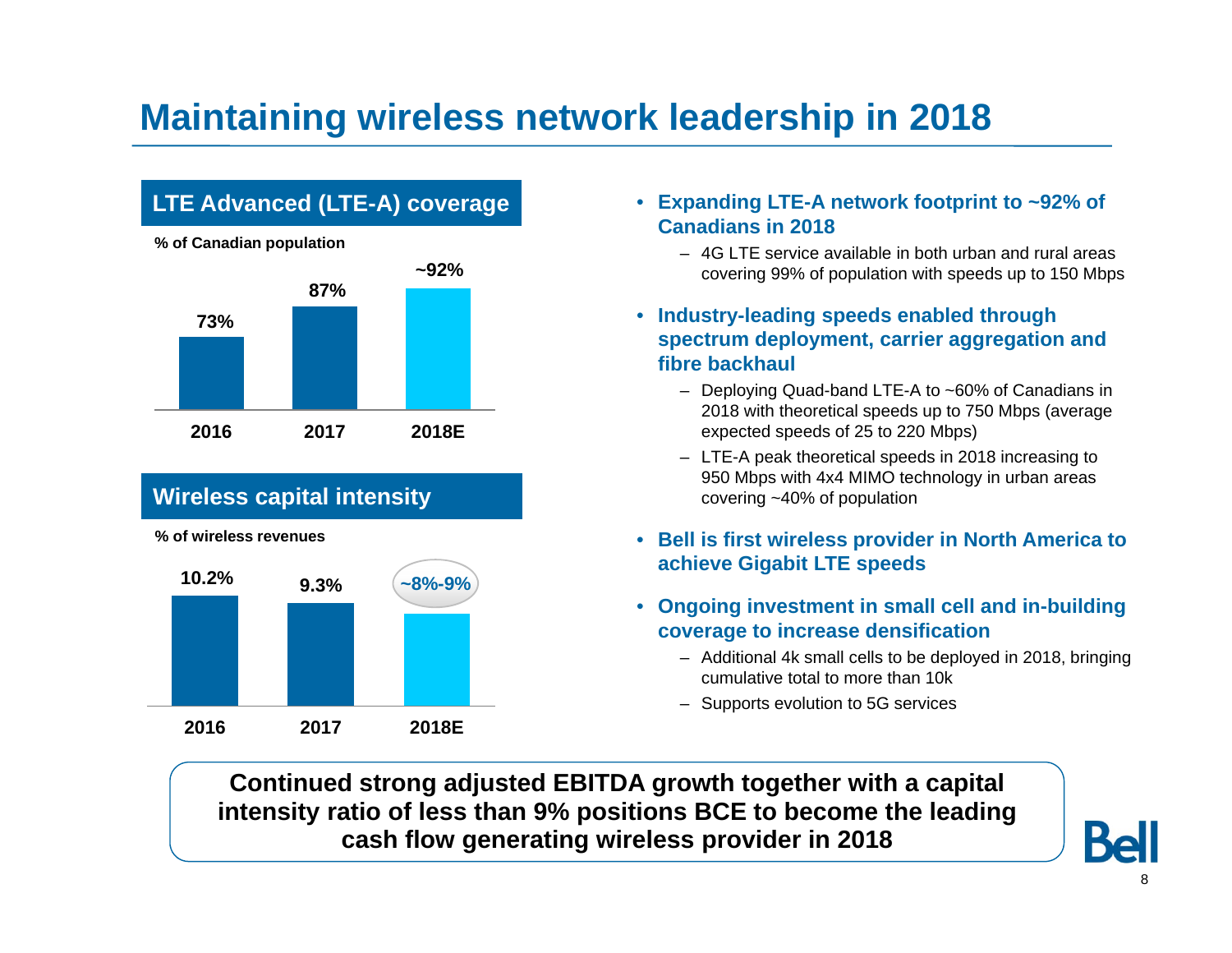## **Strong wireline subscriber growth**



#### • **27.0k total Internet net additions, up 46.9% y/y**

- 7% higher residential gross additions and lowest churn since Q1'16 reflect expanding direct fibre footprint and enhanced competitive speeds in non-FTTP areas
- 53k new FTTH customers added in Q4, bringing total FTTH subscribers at YE2017 to 1M

#### • **32.5k IPTV net additions**

- More competitive bundle offers enabled by higher Internet speeds and new Alt TV streaming service
- **Satellite TV net losses down 29.6% y/y to 25.9k — best quarterly performance since Q2'14**

#### • **6.5k total TV net additions in Q4**

- 11k new net TV subscribers added in wireline footprint
- **Residential NAS net losses improve 34.3% y/y**
	- Positive NAS net additions in direct fibre footprint, reflecting operational benefits of FTTH and bundling
- **Business NAS net losses down 10.4% y/y**

**FTTP footprint growth and TV leadership driving higher broadband market share with 60k Internet and IPTV net adds in Q4, up 9.6% y/y**

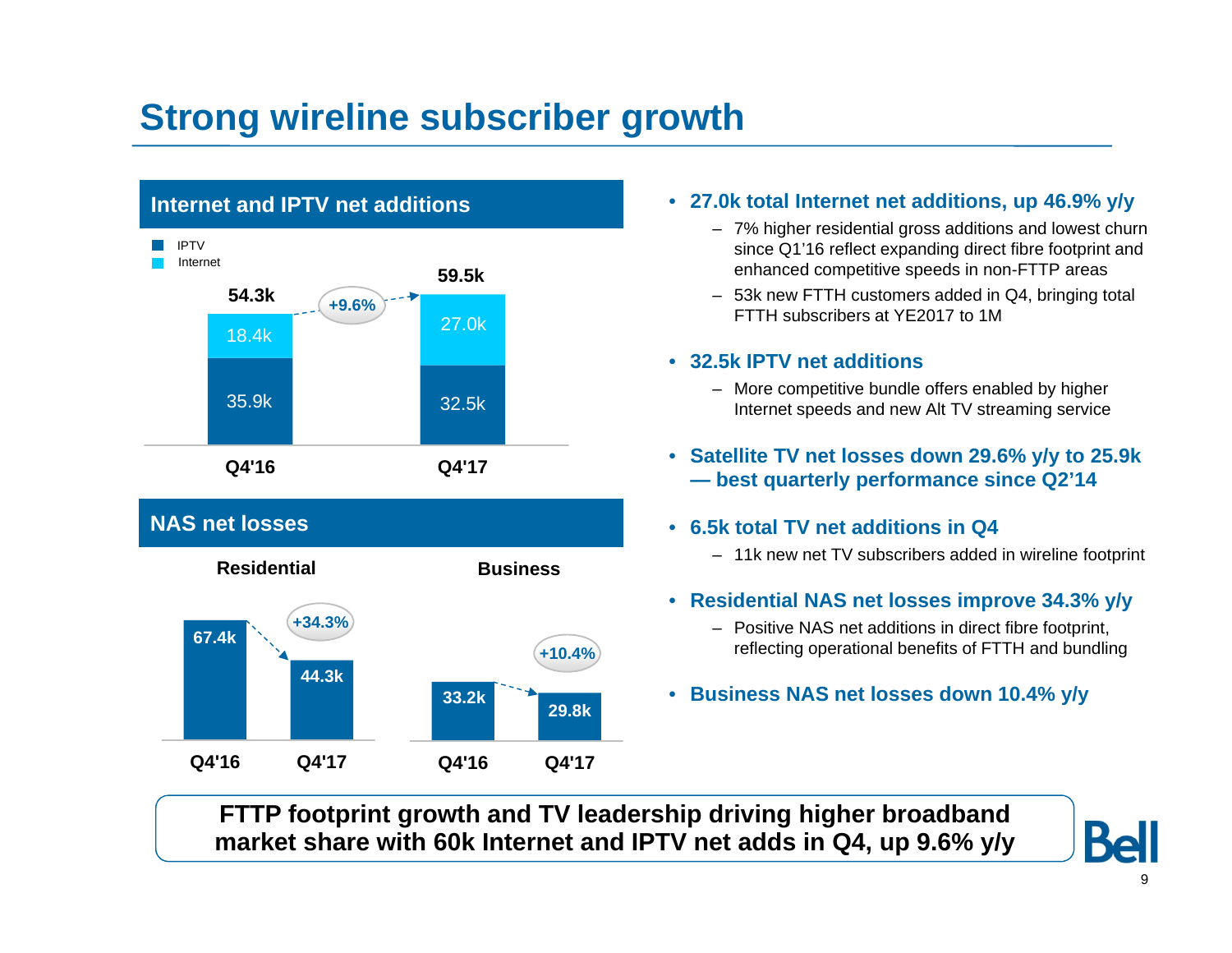## **Broadband fibre laying foundation for future growth**



- **FTTP footprint expanding by ~800k homes and businesses to 4.5M locations by YE2018**
- **~60% of Toronto fibre build now completed**
	- 80% pre-connection consent rate from homeowners with buried fibre
	- 1M+ homes and businesses to be passed by YE2018
- **Montreal build to ramp-up during course of 2018** 
	- 14% of Montréal and 56% of non-Montréal locations already completed
- **Fibre overlay to begin shifting from Toronto to GTA geographic area in 2018**
	- Multi-year deployment targetting 4 regional municipalities surrounding City of Toronto
	- $-$  ~13% of build plan to more than 1.3M current locations already completed through greenfield program
- • **Maintaining 2018 wireline CI at similar level to 2017 even with significant fibre investment**

**~50% of long-term direct fibre build to be completed by YE2018** 

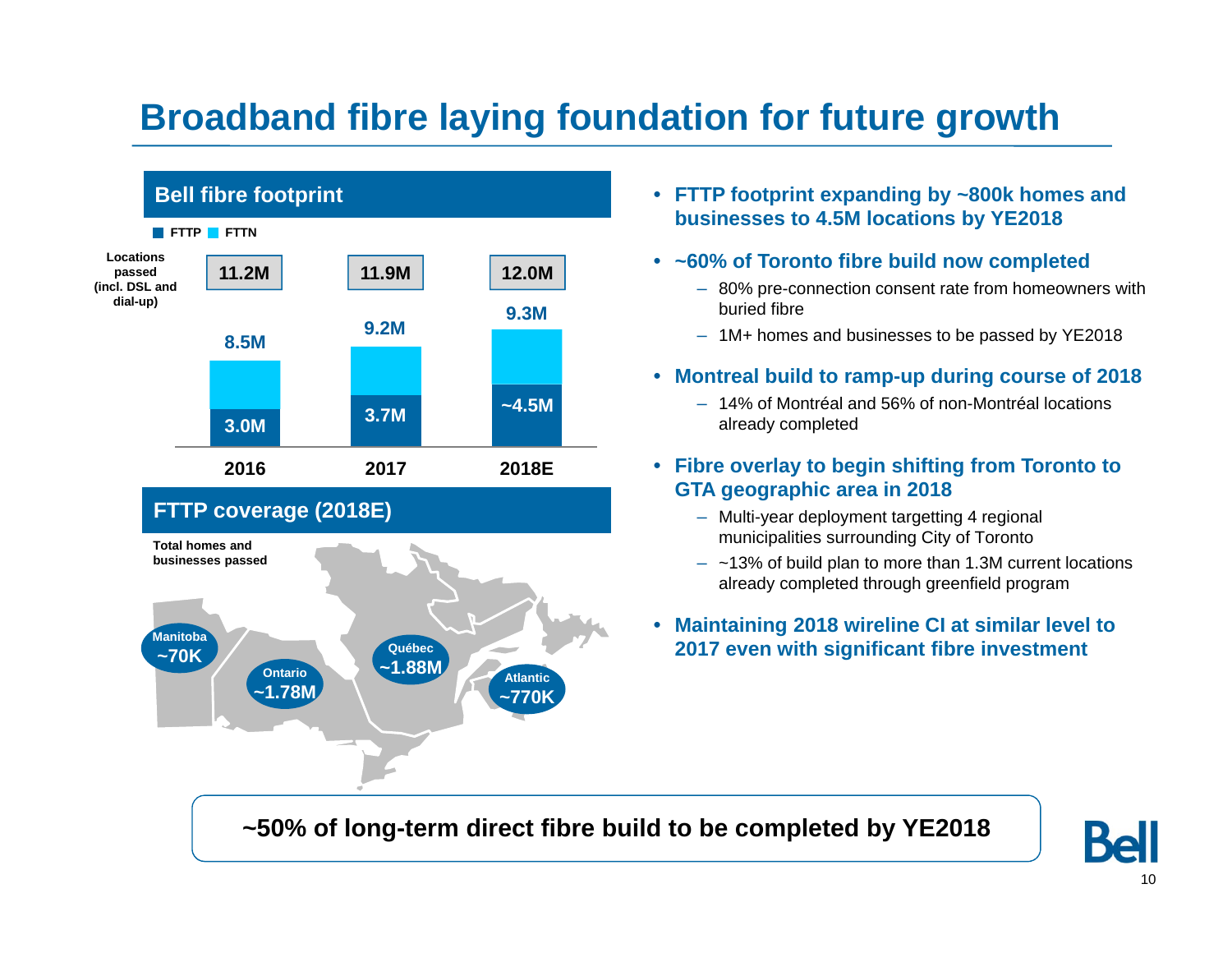## **Bell Media**



- **Continued leading TV viewership and ratings**
	- 7 of top 10 programs for CTV in fall season
	- Top 3 new programs among total viewers: Young Sheldon, The Good Doctor and The Indian Detective
- **TSN #1 Canadian specialty network in fall season**
	- Audiences up 9% over fall 2016, driven by CFL playoffs, broadcast of Sunday and Thursday night NFL football, Maple Leaf games, US Open tennis and Formula One
	- Most-watched Grey Cup since 2013 with 6M peak viewers
	- Peak audience of 2M viewers for MLS Cup final
- **~1.3M CraveTV subscribers at YE2017, up 22% y/y**
- **BNN Bloomberg launching in spring 2018**
	- Long-term branding partnership to represent Bloomberg in Canada on TV, digital and radio
- **Exclusive, long-term agreement with Lionsgate to bring Starz to Canada**
	- Collaboration marks 1st international launch of Starz
	- TMN Encore to be rebranded next year

**Continued significant cash flow contribution from Bell Media in 2018 despite higher sports rights and premium content costs**

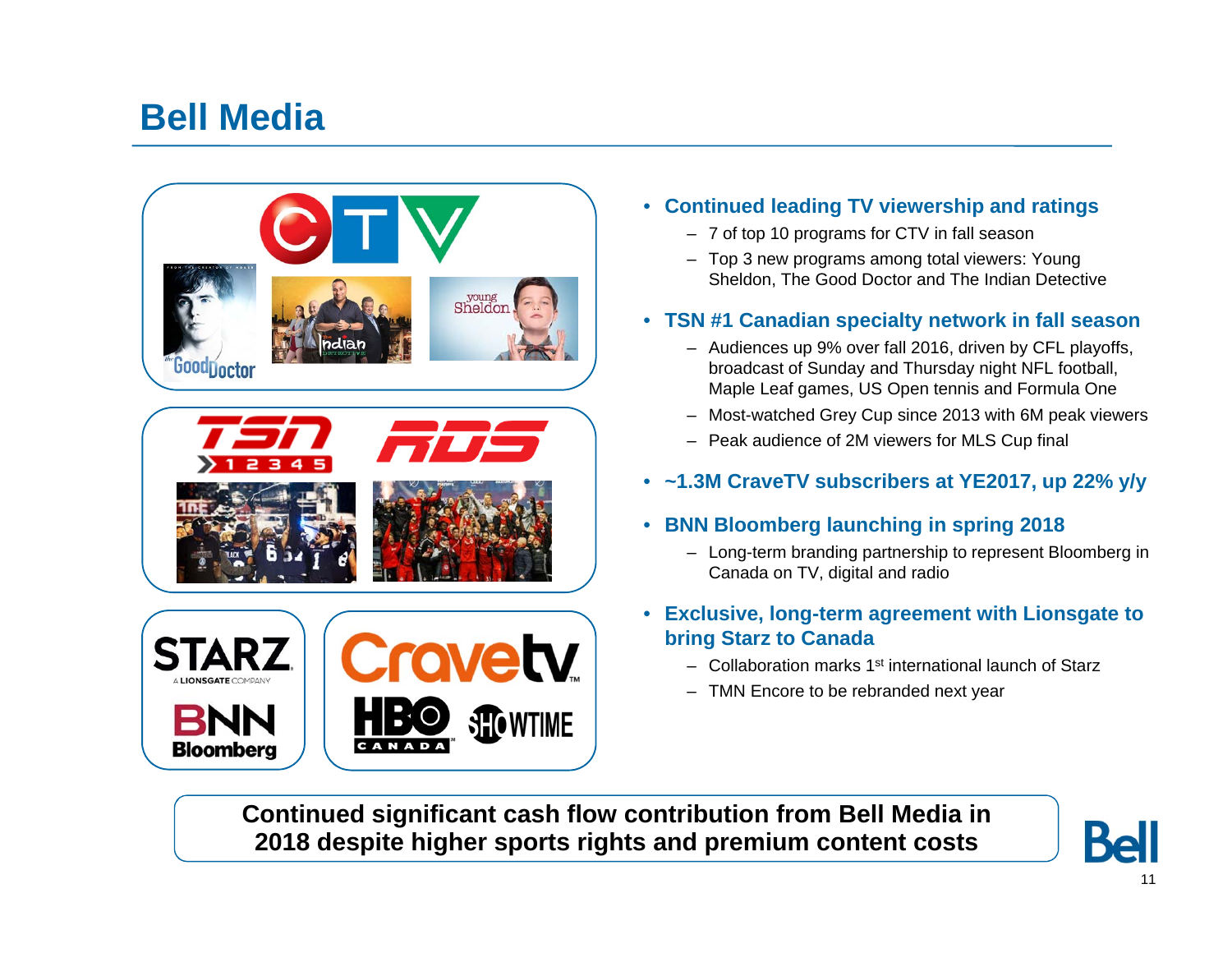## **Raising common dividend 5.2% to \$3.02 per share**



- • **Enabled by strong 2017 results and positive financial outlook for 2018**
- • **5%+ dividend growth with FCF dividend payout within 65% to 75% target range, for 10th consecutive year, as capital intensity ratio maintained at ~17% even with accelerated fibre spending**
- • **Higher dividend rate effective with Q1 2018 payment on April 15, 2018**

**Consistent and steady dividend growth model has provided 14 common share dividend increases and 283% total return toBCE shareholders over past 9 years**

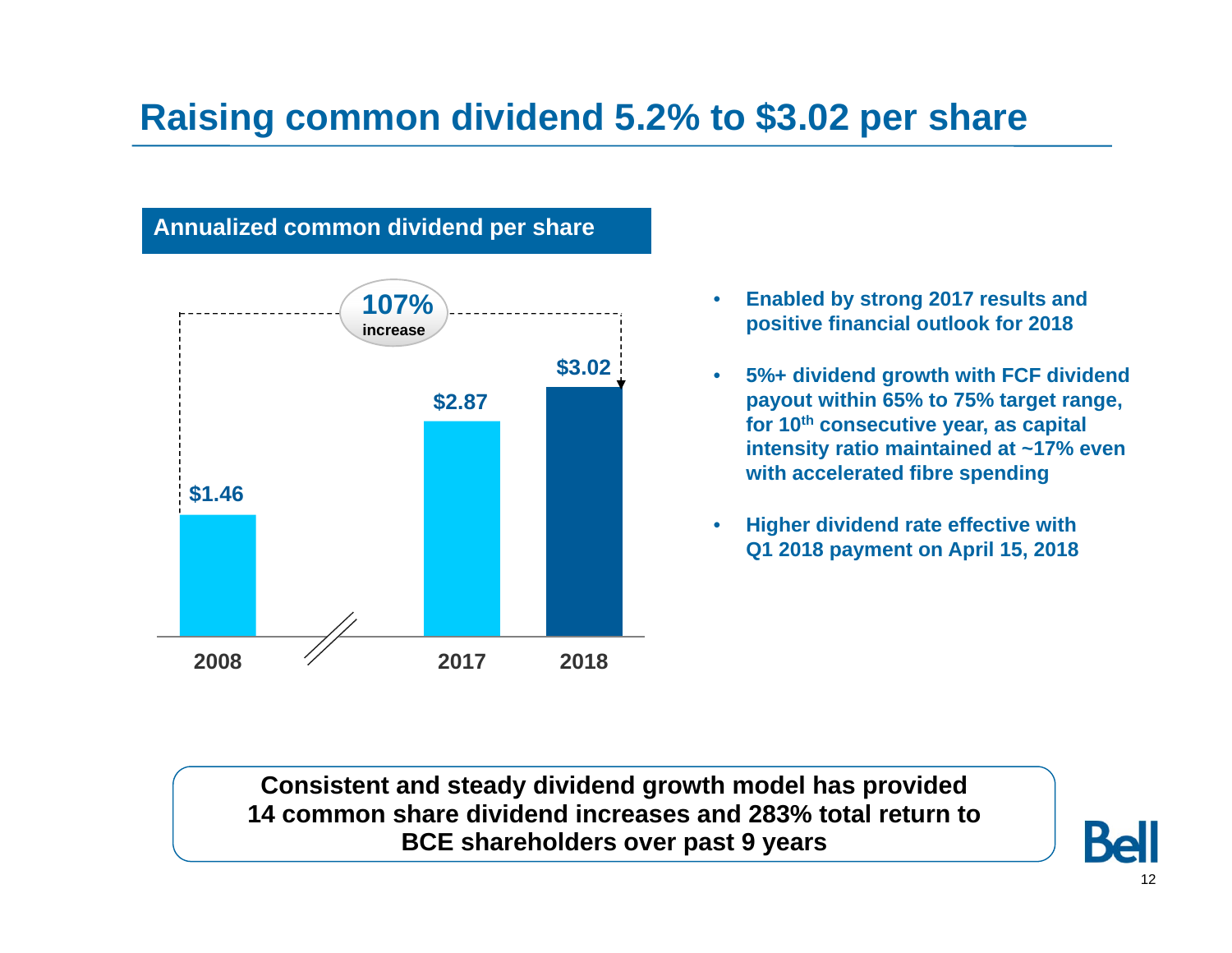# **Glen LeBlanc**

**EVP & Chief Financial Officer**

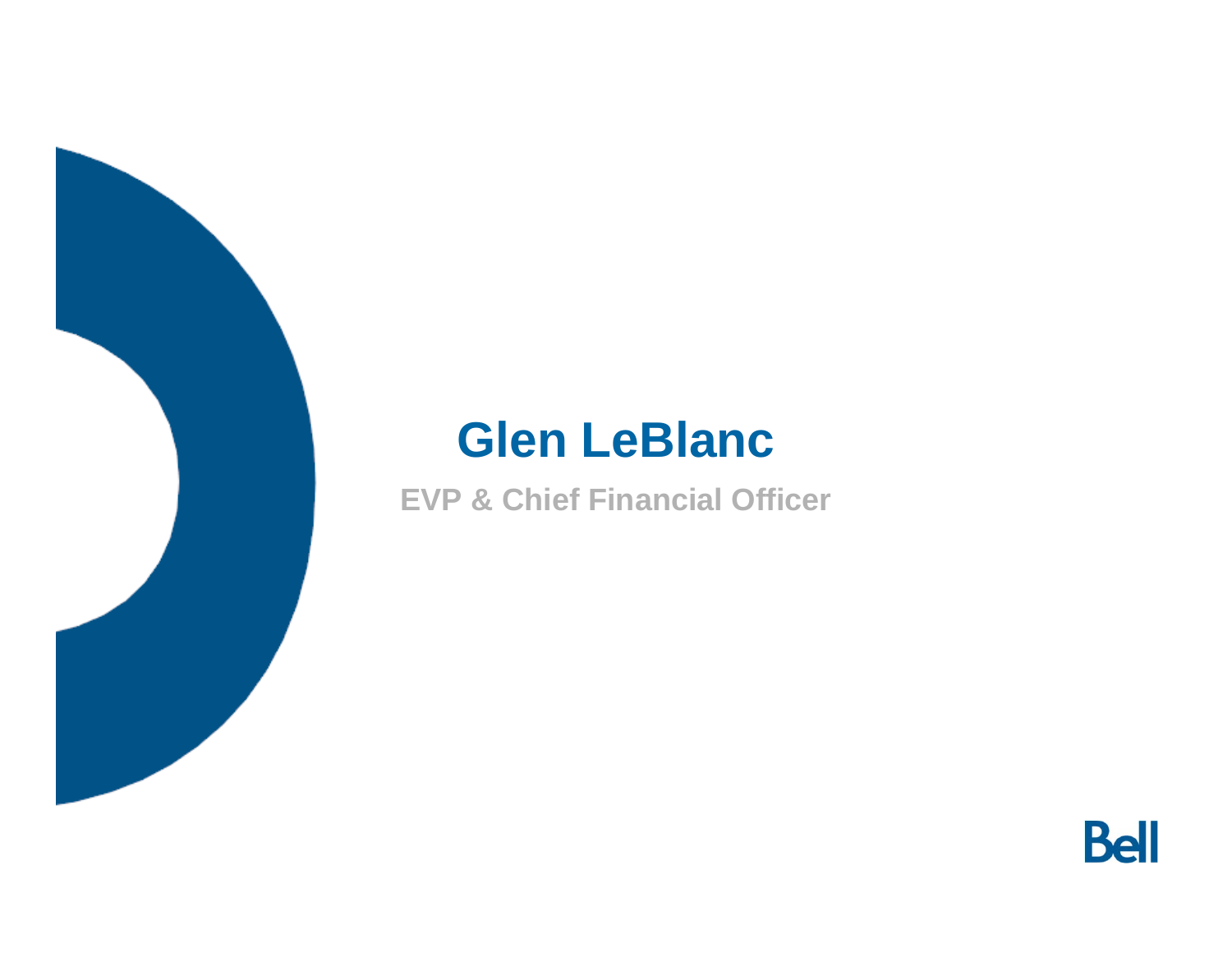## **Q4 financial review**

| (\$M) except per share data           | Q4'17 | <b>Y/Y</b>          | 2017   | <b>Y/Y</b>          |
|---------------------------------------|-------|---------------------|--------|---------------------|
| <b>Revenue</b>                        | 5,958 | 4.5%                | 22,719 | 4.6%                |
| <b>Service</b>                        | 5,435 | 5.1%                | 21,143 | 5.2%                |
| Product                               | 523   | $(1.9\%)$           | 1,576  | (3.3%)              |
| <b>Adjusted EBITDA</b>                | 2,217 | 4.5%                | 9,178  | 4.4%                |
| <b>Margin</b>                         | 37.2% | $0.0$ pts           | 40.4%  | $(0.1 \text{ pts})$ |
| <b>Net earnings</b>                   | 617   | (11.7%)             | 2,970  | (3.8%)              |
| <b>Statutory EPS</b>                  | 0.64  | (14.7%)             | 3.12   | $(6.3\%)$           |
| <b>Adjusted EPS(1)</b>                | 0.76  | 0.0%                | 3.39   | $(2.0\%)$           |
| <b>Capital expenditures (capex)</b>   | 1,100 | $(10.8\%)$          | 4,034  | $(7.0\%)$           |
| Capital Intensity (CI)                | 18.5% | $(1.1 \text{ pts})$ | 17.8%  | $(0.4 \text{ pts})$ |
| <b>Cash from operating activities</b> | 1,658 | 9.1%                | 7,358  | 10.8%               |
| Free cash flow $(FCF)^{(2)}$          | 652   | (29.4%)             | 3,418  | 6.0%                |

- **5.1% service revenue growth reflects continued strong wireless financials and MTS contribution**
- **Adjusted EBITDA up 4.5% with stable y/y margin**
- **Net earnings down 11.7% y/y**
	- Reflects non-cash Bell Media asset impairment charge

#### • **Adjusted EPS stable y/y at \$0.76**

– Higher adjusted EBITDA and mark-to-market equity derivative gain offset incremental expense contribution and share dilution related to MTS acquisition

#### • **FCF of \$652M in line with plan for Q4**

– 10.8% y/y increase in capex driven by planned acceleration in broadband fibre spending

## **Strong financial execution delivered healthy 4.4% adjusted EBITDA growth and 6.0% higher FCF in 2017, supporting ongoing significant broadband capital investment to drive future subscriber growth**

(1) Before severance, acquisition and other costs, net (gains) losses on investments, impairment charges and early debt redemption costs

(2) Before BCE common share dividends and voluntary pension contributions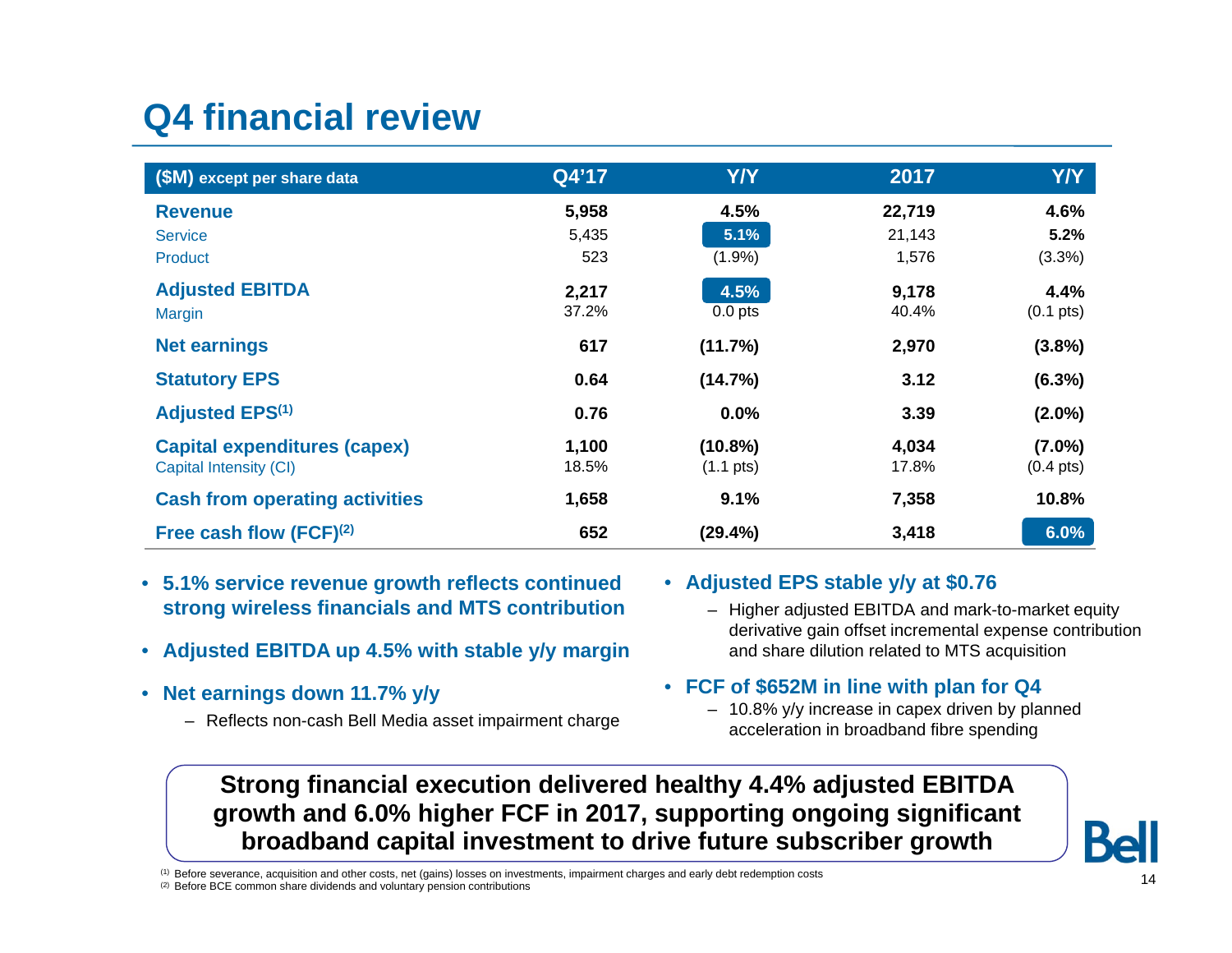## **Wireless financials**

| (SM)                         | Q4'17 | Y/Y                 | 2017  | <b>Y/Y</b>          |
|------------------------------|-------|---------------------|-------|---------------------|
| <b>Revenue</b>               | 2,070 | 9.9%                | 7,883 | 10.1%               |
| <b>Service</b>               | 1,894 | 10.6%               | 7,350 | 10.7%               |
| Product                      | 176   | 3.5%                | 533   | 3.1%                |
| <b>Operating costs</b>       | 1,334 | $(10.3\%)$          | 4,607 | $(10.9\%)$          |
| <b>Adjusted EBITDA</b>       | 736   | 9.2%                | 3,276 | 9.1%                |
| Margin (service revenue)     | 38.9% | $(0.4 \text{ pts})$ | 44.6% | $(0.6 \text{ pts})$ |
| <b>Capex</b>                 | 218   | $(13.0\%)$          | 731   | 0.3%                |
| Capital intensity (CI)       | 10.5% | $(0.3 \text{ pts})$ | 9.3%  | $0.9$ pts           |
| <b>Adjusted EBITDA-capex</b> | 518   | 7.7%                | 2,545 | 12.1%               |

- **Record quarterly service revenue dollar increase in Q4 of \$181M, up 10.6% y/y, driven by strong postpaid subscriber base growth, higher ARPU and Bell MTS financial contribution**
- **Adjusted EBITDA up 9.2% on service revenue flow-through, while absorbing \$73M in higher costs from 71k more postpaid gross adds and 19% y/y increase in retention spending**
- **Continued focus on subscriber profitability and capital efficiency in 2017 drove adjusted EBITDA-capex growth of 12.1% as capital intensity ratio maintained at ~9%**

### **Industry-leading service revenue and adjusted EBITDA growth in Q4 and FY2017**

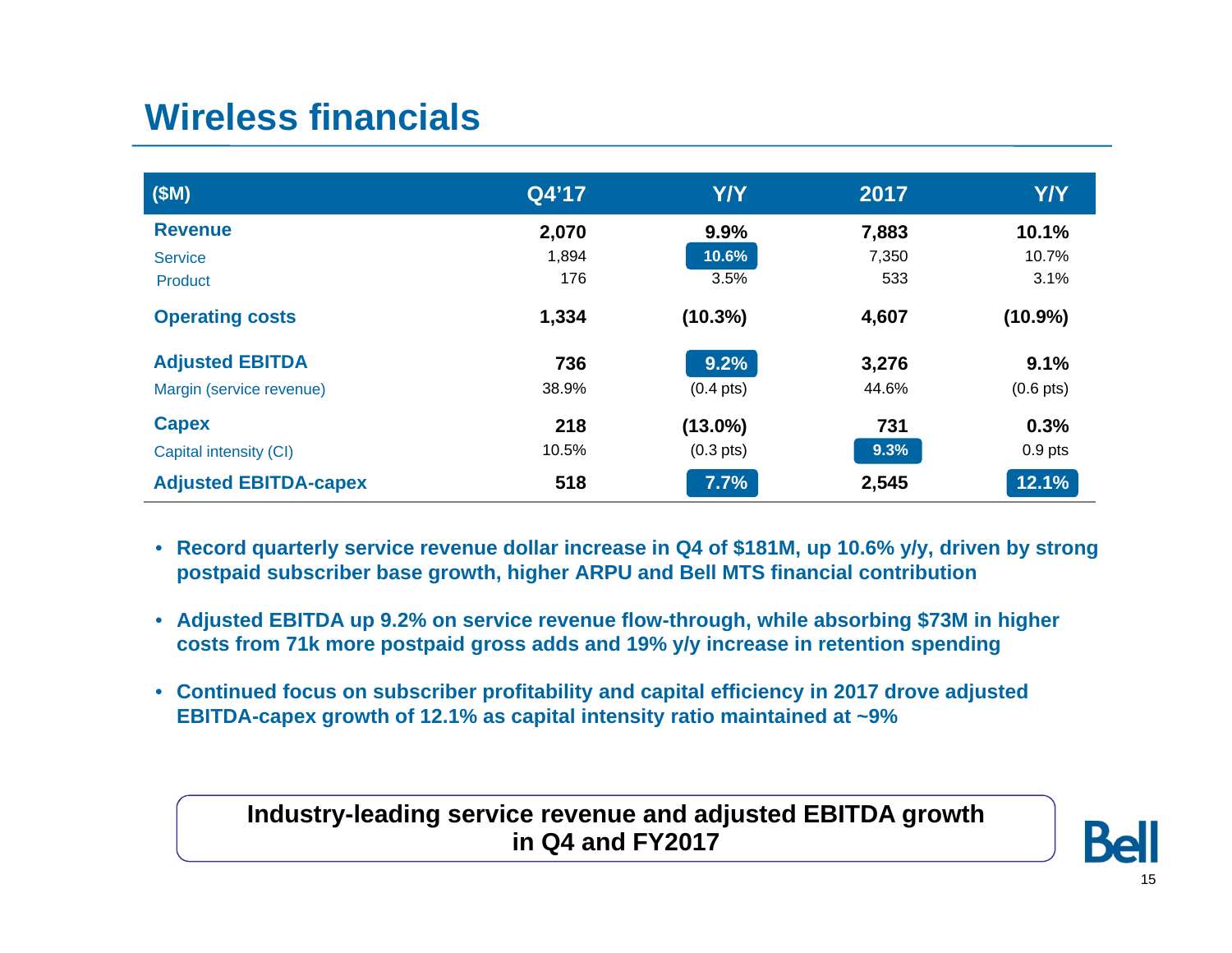## **Wireline financials**

| (SM)                         | Q4'17 | <b>Y/Y</b>          | 2017   | <b>Y/Y</b>          |
|------------------------------|-------|---------------------|--------|---------------------|
| <b>Revenue</b>               | 3,222 | 2.7%                | 12,415 | 2.6%                |
| <b>Service</b>               | 2,871 | 3.6%                | 11,357 | 3.4%                |
| Product                      | 351   | (4.4%)              | 1,058  | (5.9%)              |
| <b>Operating costs</b>       | 1,912 | $(1.8\%)$           | 7,229  | $(2.4\%)$           |
| <b>Adjusted EBITDA</b>       | 1,310 | 4.1%                | 5,186  | 2.9%                |
| <b>Margin</b>                | 40.7% | $0.6$ pts           | 41.8%  | $0.1$ pts           |
| <b>Capex</b>                 | 845   | $(8.6\%)$           | 3,174  | $(8.1\%)$           |
| <b>Capital intensity</b>     | 26.2% | $(1.4 \text{ pts})$ | 25.6%  | $(1.3 \text{ pts})$ |
| <b>Adjusted EBITDA-capex</b> | 465   | (3.3%)              | 2,012  | (4.5%)              |

- **Service revenue up 3.6% y/y, including financial contribution from Bell MTS**
	- Reflects strong Internet and IPTV subscriber base growth together with 3.3% y/y increase in household ARPU
	- Product revenue down \$16M y/y mainly on lower business data equipment sales
- **Adjusted EBITDA up 4.1% y/y, driving 0.6 point increase in industry-leading margin to 40.7%**
	- Margin expansion reflects growing broadband fibre scale, slower NAS erosion, profitable wireline customer growth and Bell MTS integration synergies
- **Adjusted EBITDA-capex margin fully supported ~\$1.5B broadband fibre investment in 2017**

### **North American-leading margin of 41.8% provides ample room for accelerated broadband fibre spending to continue going forward**

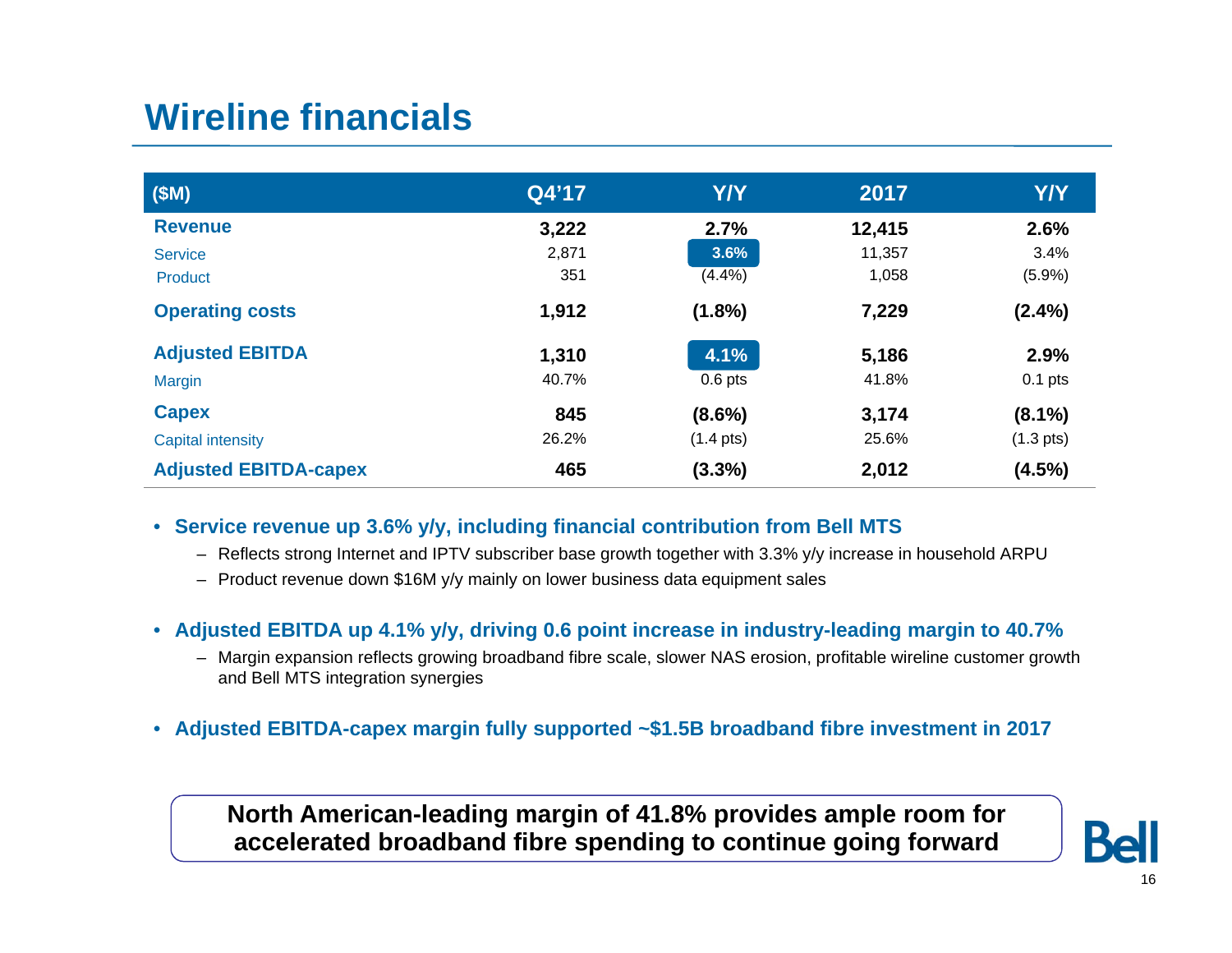## **Media financials**

| (SM)                                     | Q4'17        | <b>Y/Y</b>                       | 2017         | <b>Y/Y</b>                       |
|------------------------------------------|--------------|----------------------------------|--------------|----------------------------------|
| <b>Revenue</b>                           | 834          | $(1.3\%)$                        | 3,104        | 0.7%                             |
| <b>Operating costs</b>                   | 663          | $(0.9\%)$                        | 2,388        | $(2.1\%)$                        |
| <b>Adjusted EBITDA</b><br>Margin         | 171<br>20.5% | $(9.0\%)$<br>$(1.7 \text{ pts})$ | 716<br>23.1% | $(3.6\%)$<br>$(1.0 \text{ pts})$ |
| <b>Capex</b><br><b>Capital intensity</b> | 37<br>4.4%   | (68.2%)<br>$(1.8 \text{ pts})$   | 129<br>4.2%  | (26.5%)<br>$(0.9 \text{ pts})$   |
| <b>Adjusted EBITDA-capex</b>             | 134          | (19.3%)                          | 587          | $(8.4\%)$                        |

- **Total revenue declined 1.3% in Q4**
- **Advertising revenue down 4.6% y/y**
	- General market softness reflects audience declines and lower overall spending for traditional linear TV
	- Partly offset by outdoor advertising growth and higher y/y revenue from digital properties

#### • **Subscriber revenue up 4.7% y/y**

– Driven by BDU contract renewals, pay TV subscriber growth and higher revenues from CraveTV and TV Everywhere streaming services

#### • **Adjusted EBITDA in Q4 down 9.0% y/y**

– Operating costs up only 0.9% y/y as benefit of local TV news fund and cost containment measures largely offset impact of higher sports rights and content costs

## **~\$600M of adjusted EBITDA-capex generated by Bell Media in FY2017**

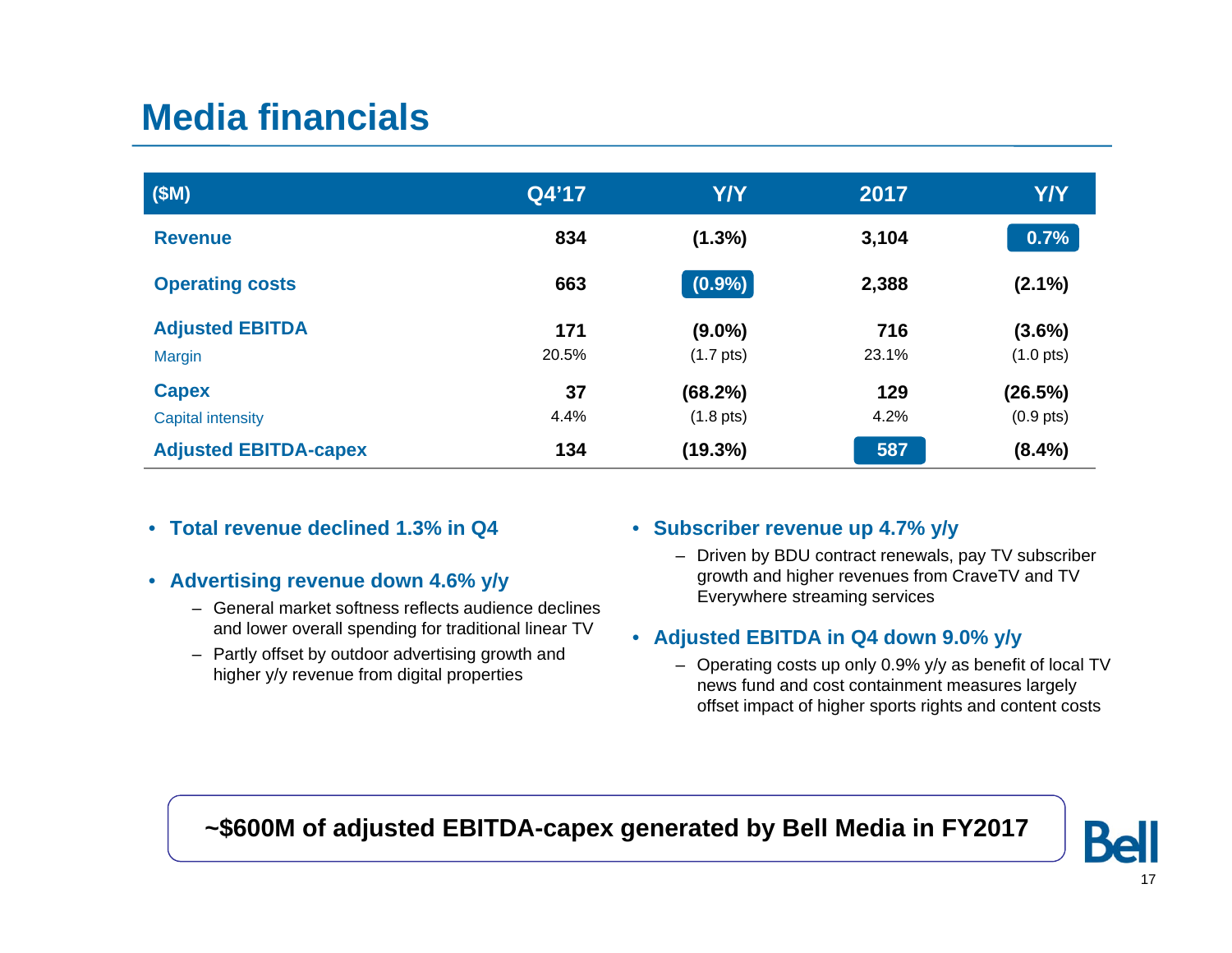## **2017 financial wrap-up**

| (SM)<br>except per share data        | 2017              | <b>Target</b>                 |
|--------------------------------------|-------------------|-------------------------------|
| <b>Revenue</b><br>Growth y/y         | 4.6%              | $4\% - 6\%$                   |
| <b>Adjusted EBITDA</b><br>Growth y/y | 4.4%              | $4\% - 6\%$                   |
| <b>Capital Intensity</b>             | 17.8%             | $~17\%$                       |
| <b>Adjusted EPS(1)</b><br>Growth y/y | 3.39<br>$(2.0\%)$ | 3.30-3.40<br>$\sim$ (5%)-(2%) |
| Free cash flow $(2)$<br>Growth y/y   | 3,418<br>6.0%     | 3,375-3,550<br>$~5\%$ -10%    |
| <b>FCF payout</b>                    | 73.5%             | 65%-75%                       |

(1) Before severance, acquisition and other costs, net (gains) losses on investments, impairment charges and early debt redemption costs

(2) Before BCE common share dividends and voluntary pension contributions

- **Top-line growth driven by strong 5.2% y/y increase in total service revenue**
- **Adjusted EBITDA growth in line with plan**
- **Relatively stable y/y adjusted EBITDA margin of 40.4% supported by strong wireless profitability, growing wireline broadband scale and MTS integration synergies**
- •**Adjusted EPS at high end of guidance range**
- **Strong FCF generation of over \$3.4B supported higher y/y capital spending ratio of 17.8% and 2017 dividend increase**

## **Continued strong and consistent financial performance delivered in 2017**

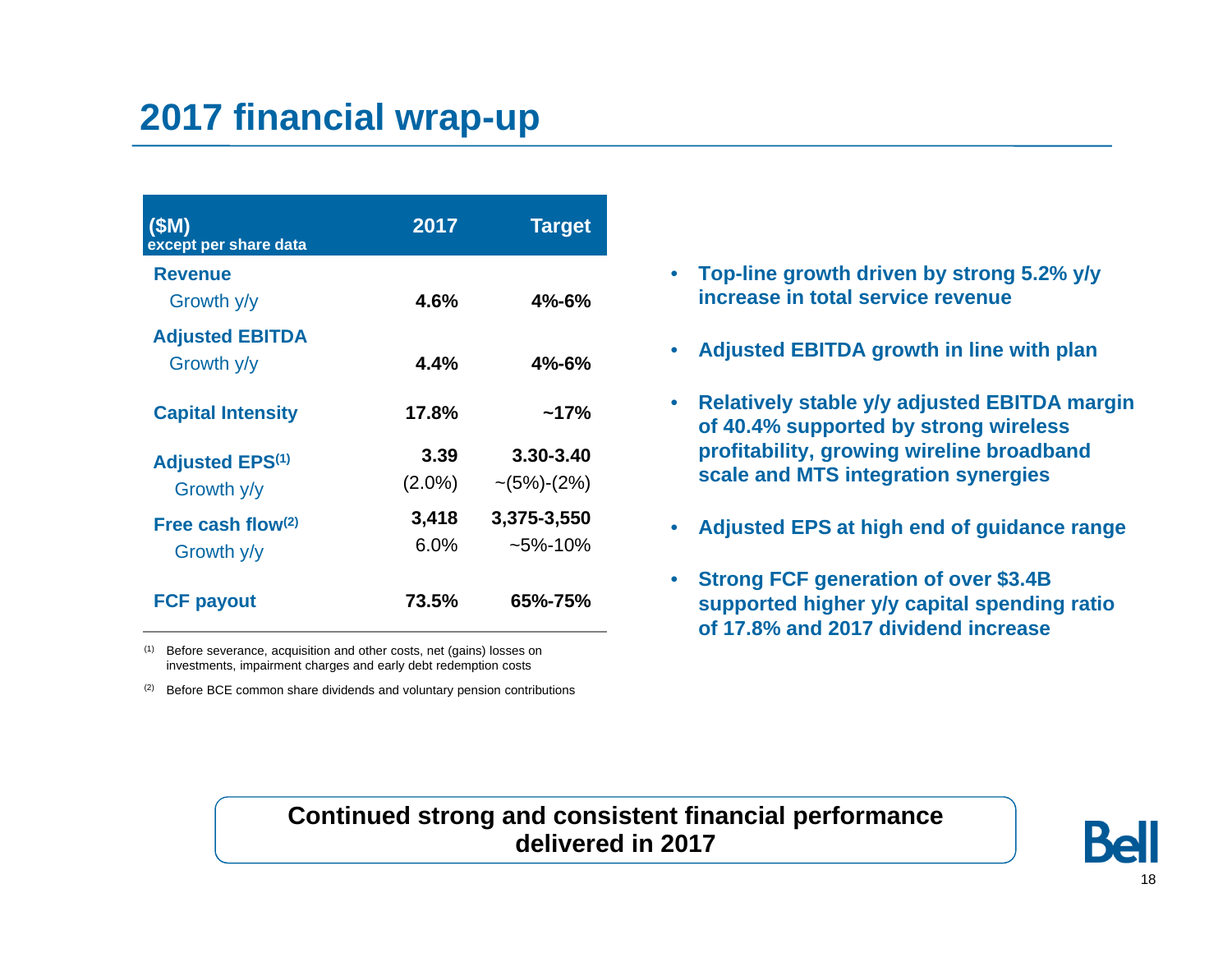## **Financial targets for 2018**

| <b>BCE(1)</b>                                       |                                  |
|-----------------------------------------------------|----------------------------------|
| <b>Revenue growth</b>                               | $2\%$ to $4\%$                   |
| <b>Adjusted EBITDA growth</b>                       | $2\%$ to $4\%$                   |
| <b>Capital intensity</b>                            | $~17\%$                          |
| <b>Adjusted EPS(2)</b><br>Growth y/y                | \$3.42 to \$3.52<br>1% to $4%$   |
| Free cash flow $(3)$<br>Growth y/y                  | \$3,525M to \$3,650M<br>3% to 7% |
| Annualized common dividend per share <sup>(4)</sup> | \$3.02                           |

**Dividend payout policy 65% to 75% of free cash flow**

(1) Presented in accordance with 2017 IFRS accounting standards which do not reflect IFRS 15 financial impacts

(2) Before severance, acquisition and other costs, net (gains) losses on investments, impairment charges and early debt redemption costs

(3) Before BCE common share dividends and voluntary pension contributions

(4) Increase to \$3.02 per share from \$2.87 per share effective with Q1 2018 dividend to shareholders of record on March 15, 2018 and paid on April 15, 2018

- $\bullet$ **~3 months of incremental contribution from Bell MTS in 2018 vs. ~9 months in 2017**
- •**No impact expected on 2018 guidance growth ranges as a result of application of IFRS 15**

### **Financial guidance underpinned by strong operating fundamentals and healthy balance sheet, supporting higher absolute dollar capital spending and 5.2% dividend increase for 2018**

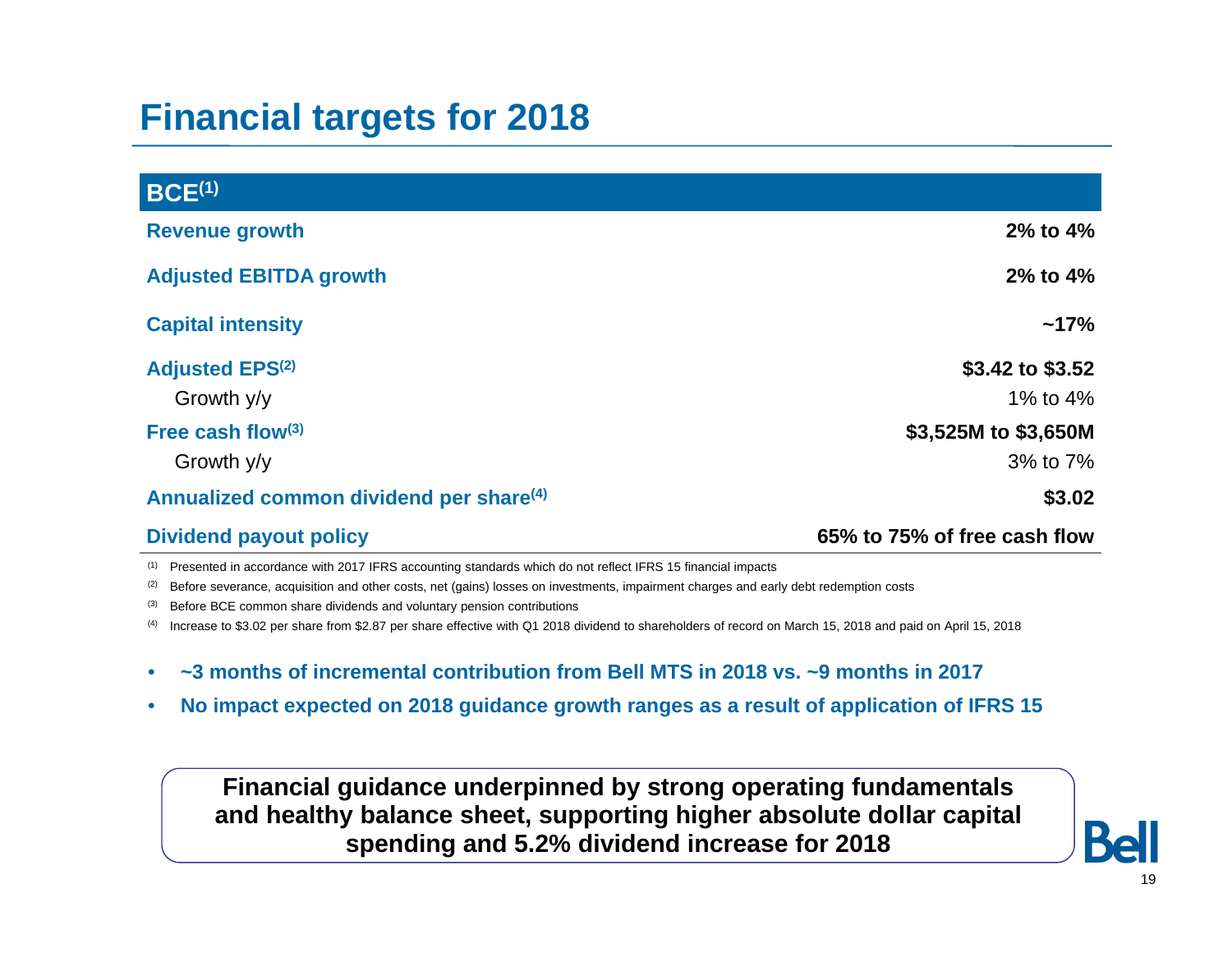## **Revenue & adjusted EBITDA outlook**





<sup>(1)</sup> Presented in accordance with 2017 IFRS accounting standards which do not reflect IFRS 15 financial impacts

- • **~3 months incremental contribution from Bell MTS in 2018 vs. ~9 months in 2017**
- $\bullet$  **Continued strong wireless contribution to overall consolidated financial results in 2018**
	- Flow-through of solid, but moderating ARPU growth
	- Higher y/y subscriber net adds driven by continued postpaid market growth, Government of Canada customer migrations, Lucky Mobile and full integration of Bell MTS

#### $\bullet$  **Positive wireline revenue and adjusted EBITDA growth expected in 2018**

- Broadband Internet and TV market share growth
- Improving y/y organic business wireline financial performance
- Service improvement and FTTP expansion driving lower costs
- • **Content cost growth to impact media results in 2018**
	- Revenue performance to reflect improving TV advertising sales trajectory supported by FIFA World Cup, as well as continued growth in CraveTV and outdoor advertising

**Maintaining stable y/y consolidated adjusted EBITDA margin in 2018**

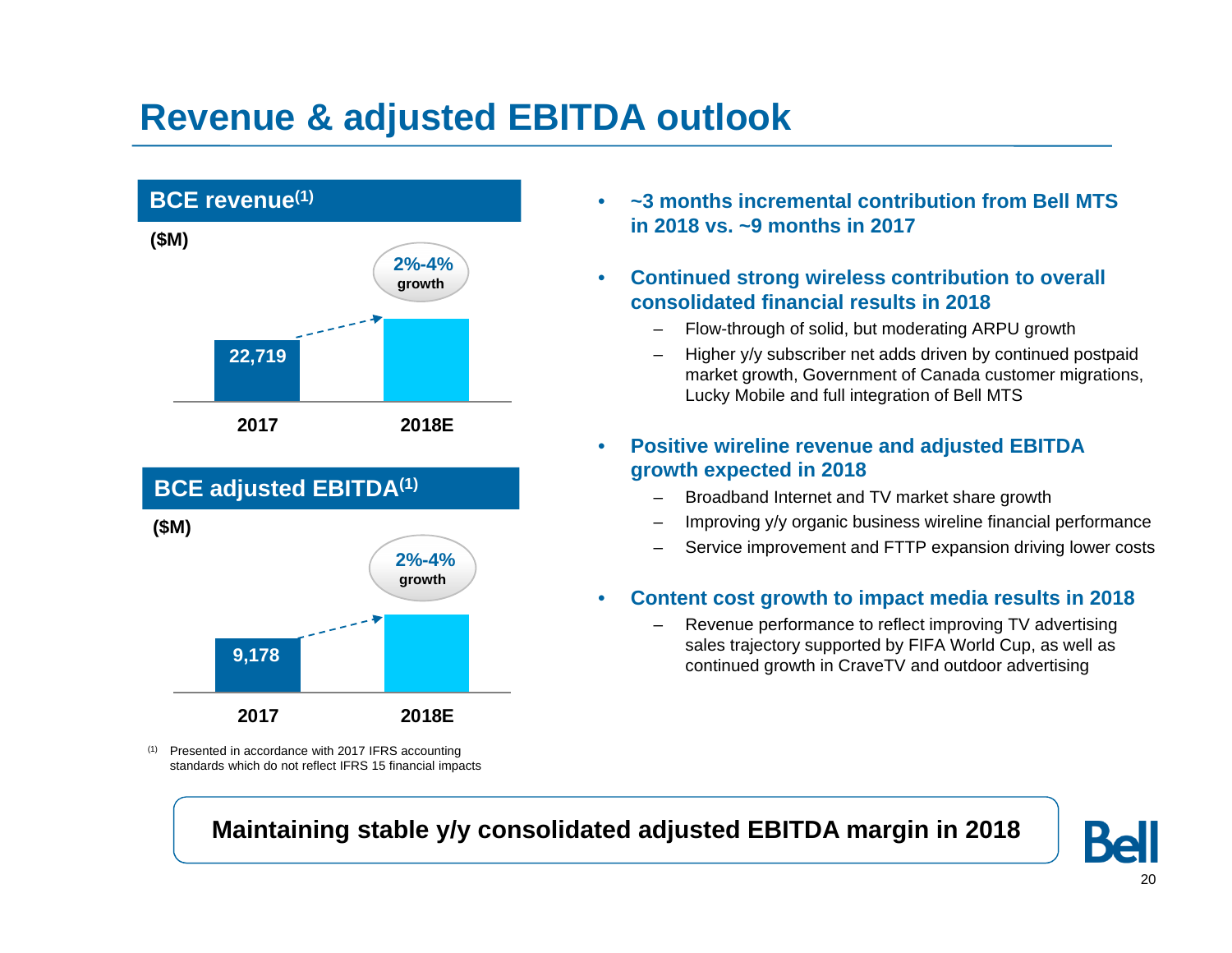## **Pension funding and expense estimates**



| <b>BCE pension expense (\$M)</b>                 | 2017 | <b>2018E</b>  |
|--------------------------------------------------|------|---------------|
| <b>Current service cost (in adjusted EBITDA)</b> | 242  | 270-280       |
| <b>Net pension financing cost</b>                | 72   | $~1.65 - 75$  |
| <b>Total BCE pension expense</b>                 | 314  | $~2335 - 355$ |

### **Pension funding**

- • **\$100M voluntary contribution in Dec'17 to take advantage of new Ontario legislation**
	- Eliminates solvency funding requirements for provincially-regulated plans over 85% solvent
	- –Driving cash tax benefit of ~\$50M in 2018
- • **Strong consolidated pension plan solvency ratio of 97% at YE2017**
- • **Maintaining 2018 regular pension funding relatively stable y/y at ~\$400M**

#### **Pension expense**

- • **Total 2018 pension expense higher y/y**
	- – Lower y/y discount rate of 3.6% at YE2017 contributing to higher current service cost and net pension financing cost in 2018
- $\bullet$  **Current service cost in 2017 also reflected ~\$20M benefit from realignment of certain Bell Aliant subsidiary plan OPEB features with Bell Canada plans**

**Strong solvency ratio positions BCE well to significantly reduce future annual pension funding requirements should interest rates increase**

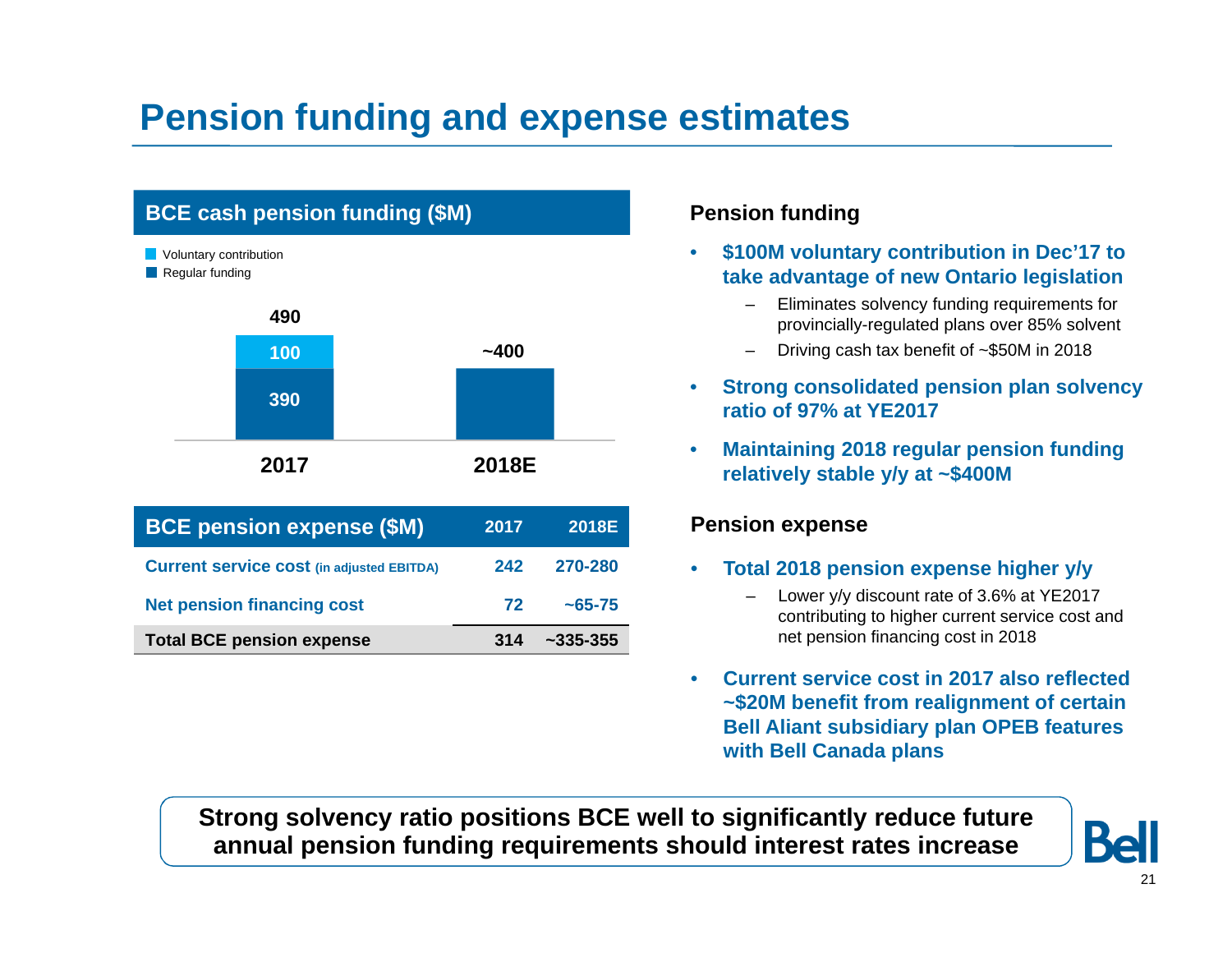## **Tax outlook**



#### **Income tax expense**

- **Statutory tax rate of 27.0% for 2018 vs. 27.1% in 2017**
- **Effective tax rate of ~25% in 2018 reflects similar level of y/y tax adjustments**
	- \$0.07 per share realized in 2017

#### **Cash income taxes**

- **Modest increase in cash taxes for 2018 reflects lower y/y tax benefit from voluntary pension contributions**
- **~\$230M MTS tax benefit to be monetized in 2018**
	- –\$70M of ~\$300M total tax benefit utilized in 2017

## **Manageable y/y increase in 2018 cash taxes**

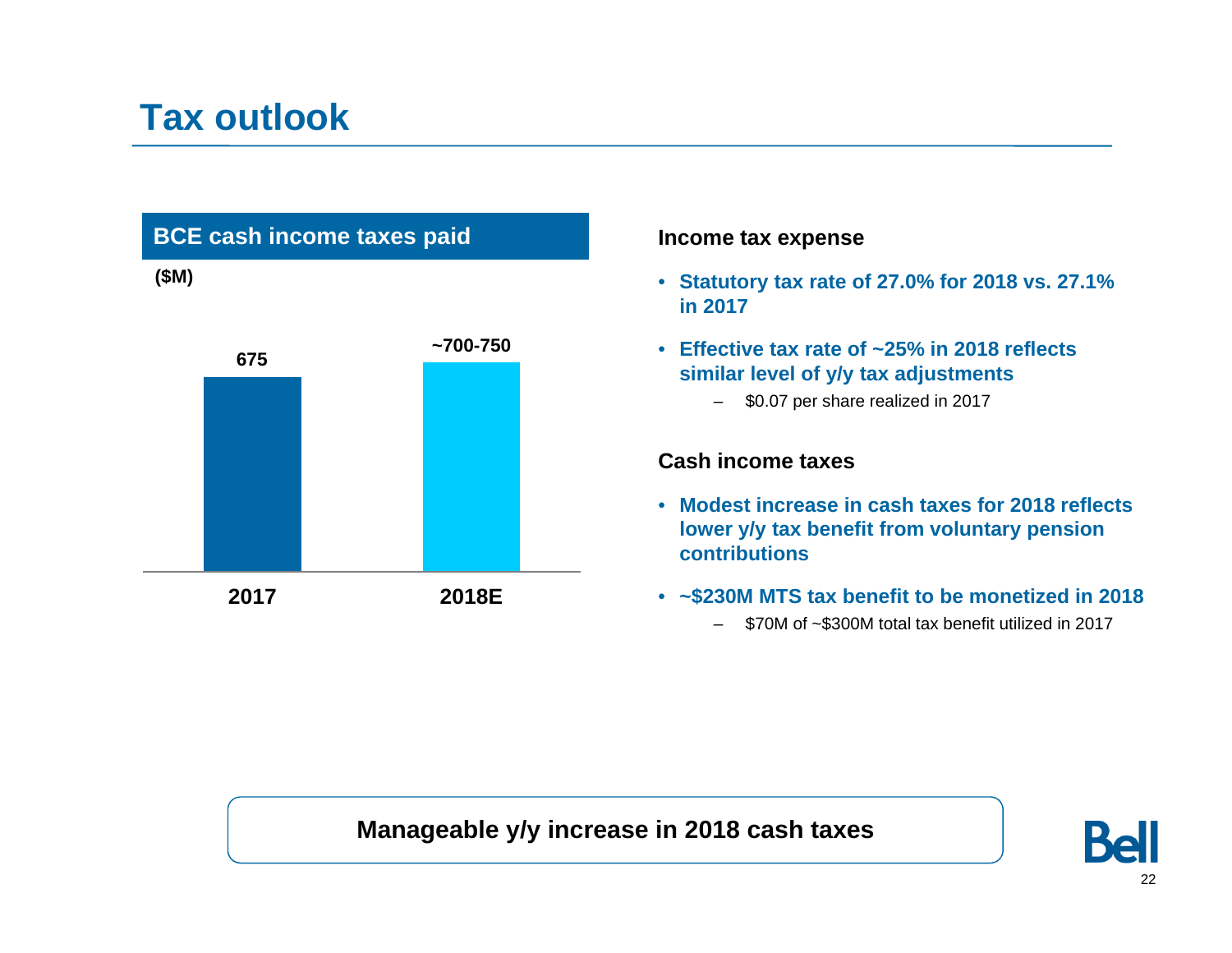## **Adjusted EPS outlook**



- Before severance, acquisition and other costs, net (gains) losses on investments, impairment charges, and early debt redemption costs
- <sup>(2)</sup> Presented in accordance with 2017 IFRS accounting standards which do not reflect IFRS 15 financial impacts
- • **Adjusted EBITDA key driver of earnings growth**
	- ~\$30M-\$40M in higher y/y non-cash pension current service cost moderating overall growth in 2018
- • **Higher y/y depreciation & amortization expense driven by accelerated capital spend on fibre and full year of MTS contribution in 2018**
- • **Net interest expense up y/y mainly on higher average debt outstanding as a result of MTS**
- • **Dilution impact from 27.6M share issuance for MTS acquisition to lap at end of Q1'18**
- • **IFRS 15 to have positive non-cash impact on EPS in 2018 due to higher adjusted EBITDA**
	- IFRS 15 amortizes direct and incremental subscriber costs over term of contract, and recognizes higher upfront product revenue
	- Preliminary IFRS 15 financial impacts to be provided in 2017 Annual Report in early March

**Adjusted EPS guidance for 2018 to be revised upwards with Q1 2018 results as a result of IFRS 15, but y/y growth rate not impacted**

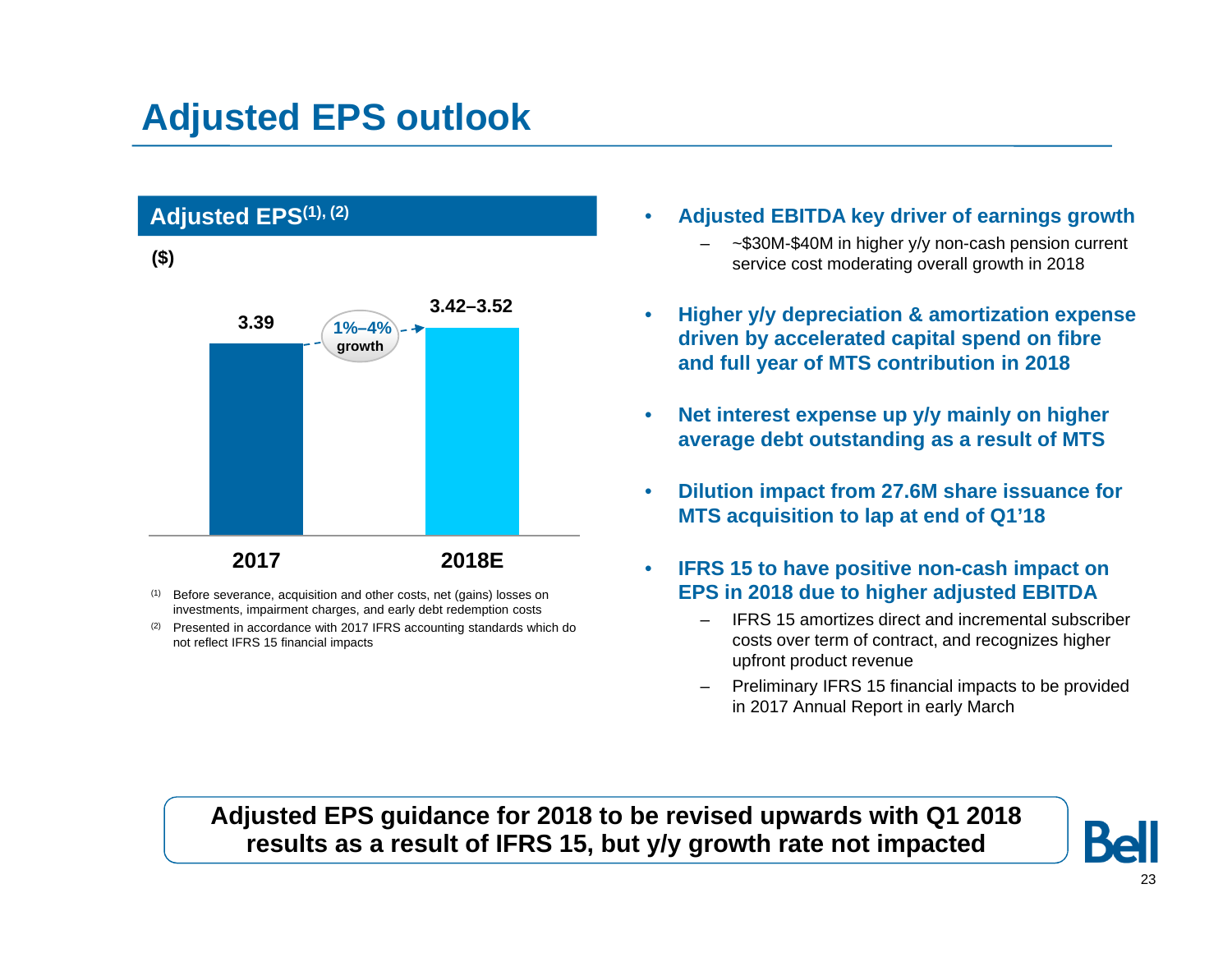## **Free cash flow growth outlook**



 $(1)$  Free cash flow is before BCE common share dividends and voluntary pension contributions

- $\bullet$  **FCF growth of 3% to 7% for 2018 driven by higher y/y adjusted EBITDA and lower severance, acquisition and other costs paid**
	- Capital intensity ratio maintained at ~17%
	- Stable y/y cash pension funding
	- Manageable increases in cash taxes and net interest paid

#### •**5.2% common share dividend increase for 2018**

- 10<sup>th</sup> consecutive year of 5% or higher increase within FCF payout of 65%-75%
- Payout towards higher end of range in 2018 due to ~\$400M higher y/y FTTP-related capital spending

#### •**~\$900M of excess FCF expected in 2018**

- Debt repayment
- Financing of strategic tuck-in acquisitions
- \$175M NCIB program to offset stock option dilution
- $\bullet$  **Free cash flow not impacted by new IFRS 15 accounting standards**

**Substantial free cash flow generation in 2018 supports execution of business plan and capital markets objectives**